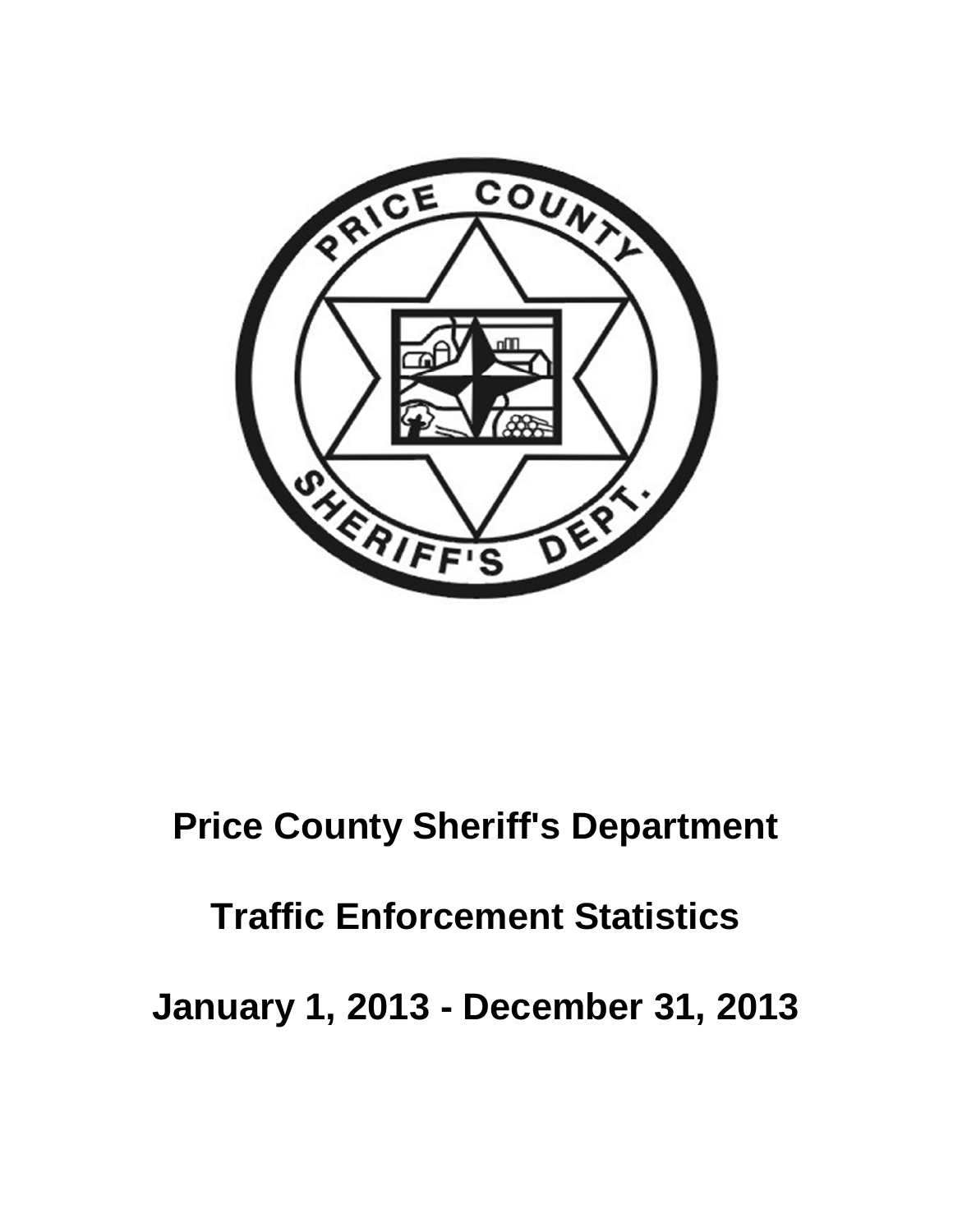| <b>Date</b> | Citation # Type |                         | <b>Offense</b>                        | <b>Location</b>                      |
|-------------|-----------------|-------------------------|---------------------------------------|--------------------------------------|
| 01/01/13    | 6800            | C                       | Improper Display (No Plates)          | Flambeau Ave & Elm St                |
| 01/01/13    | 6800            | $\overline{C}$          | Fail/Apply Address Change             | Flambeau Ave & Elm St                |
| 01/01/13    | 6800            | $\mathsf C$             | Operate MV Without Insurance          | Flambeau Ave & Elm St                |
| 01/01/13    | 6911            | $\mathsf C$             | Oper MV W/O Proof-Insurance           | S 4th Ave & S 9th St                 |
| 01/01/13    | 6911            | $\mathsf C$             | Headlamps                             | S 4th Ave & S 9th St                 |
| 01/01/13    | 7281            | $\mathsf C$             | Operate MV Without Insurance          | Old 13 Rd & Podvin Rd                |
| 01/01/13    | V901908-0       | т                       | <b>Operate After Revocation</b>       | Old 13 Rd & Podvin Rd                |
| 01/01/13    | V901951-1       | т                       | Operate After Revocation              | S 4th Ave & S 9th St                 |
| 01/01/13    | V237941-4       | т                       | Speeding in 55 MPH Zone               | State Highway 111 & Hurban Rd        |
| 01/01/13    | V901909-1       | т                       | <b>Fail Notify Police of Accident</b> | Old 13 Rd & Podvin Rd                |
| 01/02/13    | 6912            | $\overline{C}$          | Operate W/O Required Lamps            | State Highway 13 & State Highway 111 |
| 01/02/13    | 6912            | $\overline{W}$          | Operate MV W/O 2 Headlights           | State Highway 13 & State Highway 111 |
| 01/02/13    | 8324            | $\overline{W}$          | Operate MV Without Insurance          | US Highway 8 & County Road O         |
| 01/02/13    | 8324            | $\overline{W}$          | Speeding in 55 MPH Zone               | US Highway 8 & County Road O         |
| 01/02/13    | H331959-5       | $\overline{\mathsf{T}}$ | Driving Too Fast For Conditions       | State Highway 13 & Simon Rd          |
| 01/02/13    | H331960-6       | Ŧ                       | Operate After Revocation              | State Highway 13 & Simon Rd          |
| 01/03/13    | V901729-3       | $\overline{\mathsf{T}}$ | Operate MV Without Insurance          | County Road N & Hay Rd               |
| 01/04/13    | 8484            | $\overline{W}$          | Speeding on Semiurban Highway         | County Road F & Deer Creek Rd        |
| 01/04/13    | 8485            | $\overline{W}$          | Speeding in 55 MPH Zone               | State Highway 13 & Vlight Rd         |
| 01/04/13    | V901910-2       | T                       | Oper MV W/O Proof-Insurance           | State Highway 13 & Grunerwald Rd     |
| 01/05/13    | V237942-5       | T                       | Speeding in 55 MPH Zone               | US Highway 8 & Beaumont Rd           |
| 01/05/13    | V901952-2       | T                       | <b>Operating After Suspension</b>     | State Highway 13 & Colberg Rd        |
| 01/05/13    | V901953-3       | T                       | Operate MV Without Insurance          | State Highway 13 & Colberg Rd        |
| 01/06/13    | 7052            | $\mathbf C$             | <b>Tinted Windows</b>                 | US Highway 8 & County Road A         |
| 01/06/13    | 7053            | $\mathsf C$             | No Display of Reg Certificate         | US Highway 8 & Schlie Rd             |
| 01/06/13    | 7054            | $\mathsf C$             | Improper Display (No Plates)          | State Highway 13 & Johnson Ave       |
| 01/06/13    | 7054            | $\overline{C}$          | Operate MV Without Insurance          | State Highway 13 & Johnson Ave       |
| 01/06/13    | 8486            | $\overline{W}$          | Speeding in 55 MPH Zone               | State Highway 70 & Cedar Rapids Rd   |
| 01/06/13    | V901911-3       | Τ                       | Speeding in 55 MPH Zone               | State Highway 182 & Hoefferle Rd     |
| 01/08/13    | V901731-5       | $\overline{\mathsf{T}}$ | <b>Inattentive Driving</b>            | State Highway 13 & State Highway 111 |
| 01/08/13    | V901732-6       | $\overline{\mathsf{T}}$ | Operate MV Without Insurance          | State Highway 13 & State Highway 111 |
| 01/09/13    | 7055            | $\overline{C}$          | Exhaust, Air Pollution Control        | Air Park Rd & Railroad Ave           |
| 01/09/13    | 7283            | W                       | Failure to Display Lic Plates         | State Highway 111 & Shortcut Rd      |
| 01/09/13    | V237843-4       | T                       | Oper W/Detectable Amount Cont         | US Highway 8 & Hay Creek Rd          |
| 01/10/13    | 7248            | $\overline{C}$          | Improper Vehicle Tail Lights          | US Highway 8 & County Road O         |
| 01/10/13    | 7248            | $\overline{C}$          | No or Defective Stop Lamp             | US Highway 8 & County Road O         |
| 01/10/13    | 7285            | $\overline{C}$          | Operate W/O Required Lamps            | State Highway 13 & W Lane Rd         |
| 01/10/13    | V901912-4       | т                       | Speeding on Semiurban Highway         | County Road F & Deer Creek Rd        |
| 01/11/13    | 6811            | C                       | Operate MV W/O 2 Headlights           | State Highway 13 & White Rock Rd     |
| 01/11/13    | V237844-5       | Τ                       | Non-Registration Vehicle              | S Lake Ave & County Road D           |
| 01/13/13    | V901733-0       | т                       | <b>Operating After Suspension</b>     | Pennington Rd & Blueberry Rd         |
| 01/14/13    | 6895            | C                       | <b>Tail Lamps</b>                     | N Avon Ave & Chestnut St             |
| 01/14/13    | V237943-6       | Τ                       | Operate MV Without Insurance          | State Highway 13 & State Highway 111 |
| 01/14/13    | V901792-3       | т                       | Hit & Run Unattended Vehicle          | E Wilson Flowage Rd                  |
| 01/15/13    | V901954-4       | т                       | Operate W/O Valid License             | S 7th Ave & S 2nd St                 |
| 01/15/13    | V901955-5       | т                       | Operate MV Without Insurance          | S 7th Ave & S 2nd St                 |
| 01/18/13    | V901793-4       | т                       | Operate W/O Valid License             | State Highway 70 & Dynamite Rd       |
| 01/19/13    | 6928            | $\mathsf C$             | <b>Tinted Windows</b>                 | US Highway 8 & Spur Rd               |
| 01/19/13    | 6929            | $\mathbf C$             | Improper Display (Hard to See)        | US Highway 8 & Fairview Rd           |
| 01/19/13    | 6929            | $\mathsf C$             | <b>Tail Lamps</b>                     | US Highway 8 & Fairview Rd           |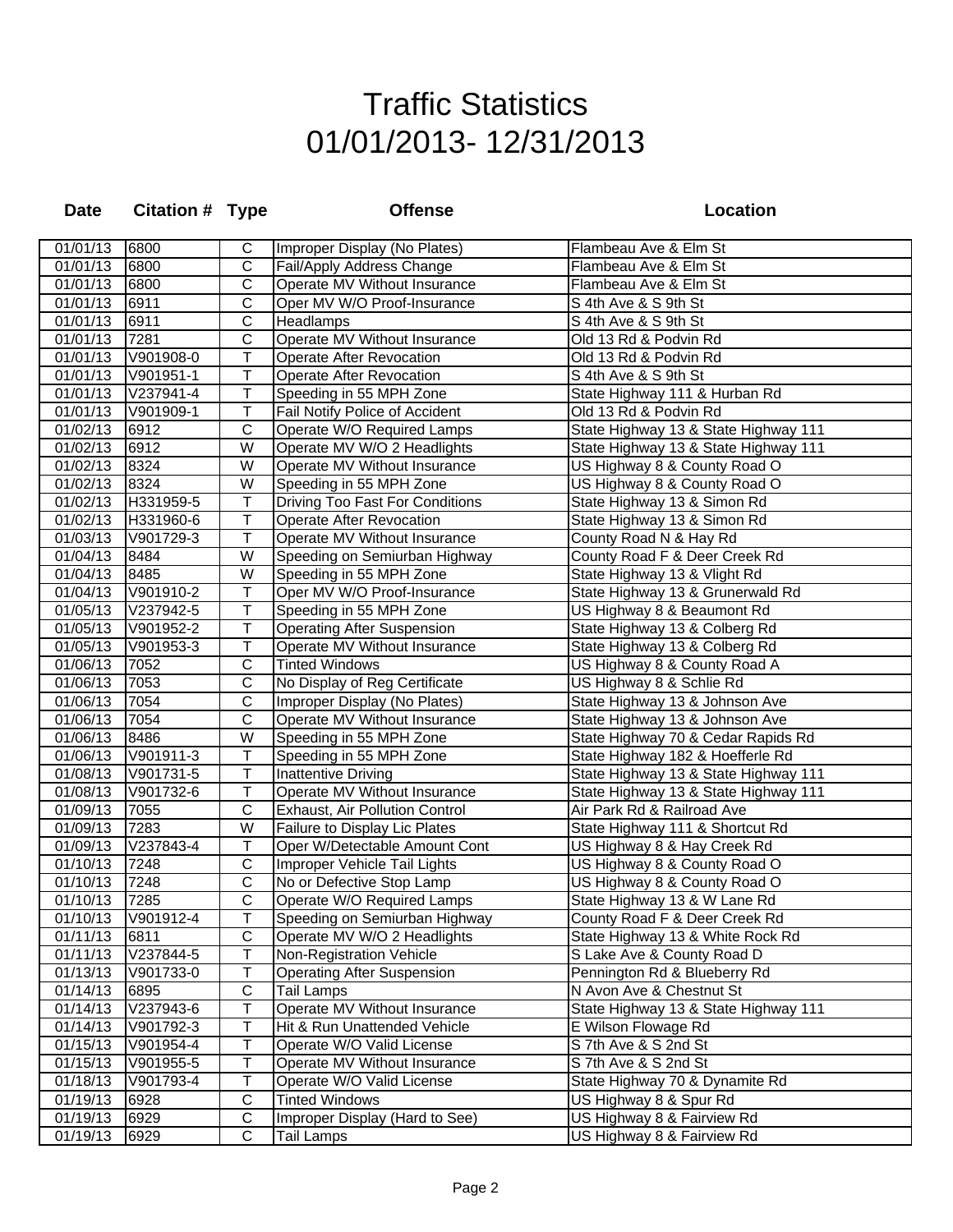| <b>Date</b> | Citation # Type |                         | <b>Offense</b>                     | Location                             |
|-------------|-----------------|-------------------------|------------------------------------|--------------------------------------|
| 01/19/13    | 6929            | $\mathsf{C}$            | Doors, Hoods, Locks, Latches       | US Highway 8 & Fairview Rd           |
| 01/21/13    | V901794-5       | Τ                       | <b>Operating After Suspension</b>  | Beebe St & Forest Ave                |
| 01/24/13    | 7056            | $\mathsf{C}$            | Exhaust, Air Pollution Control     | State Highway 111 & Pioneer Ln       |
| 01/24/13    | V237944-0       | Τ                       | Pass in No-Passing Zone            | State Highway 13 & Larkin Rd         |
| 01/24/13    | V901957-0       | Τ                       | Operating While Intoxicated        | County Road E & County Road B        |
| 01/24/13    | V901959-2       | Τ                       | Operate Left of Center             | County Road E & County Road B        |
| 01/25/13    | V901913-5       | Τ                       | Operate MV Without Insurance       | Old 13 Rd & Podvin Rd                |
| 01/26/13    | 6896            | $\mathbf C$             | Tail Lamps                         | State Highway 13 & Maple Grove Rd    |
| 01/27/13    | 6957            | $\overline{C}$          | Headlamps                          | State Highway 13 & Shortcut Rd       |
| 01/28/13    | 6958            | $\overline{\text{c}}$   | Operate MV Without Insurance       | S Lake Ave & Peterson Dr             |
| 01/28/13    | V237563-4       | Ŧ                       | <b>Operating After Suspension</b>  | State Highway 111 & State Highway 13 |
| 01/28/13    | V237564-5       | T                       | Operate MV Without Insurance       | State Highway 111 & State Highway 13 |
| 01/29/13    | 6956            | $\overline{\mathsf{C}}$ | Oper MV W/O Proof-Insurance        | State Highway 13 & Bennett Rd        |
| 01/29/13    | 6956            | $\overline{\text{c}}$   | Tail Lamps                         | State Highway 13 & Bennett Rd        |
| 01/29/13    | V901610-3       | Ŧ                       | Operate W/O Valid License          | US Highway 8 & County Road A         |
| 01/29/13    | V237945-1       | $\overline{\mathsf{T}}$ | Improper Parking                   | Town St & South St                   |
| 01/29/13    | V237946-2       | Τ                       | Improper Parking                   | Town St & South St                   |
| 01/30/13    | V901960-3       | Τ                       | Knowingly Flee an Officer          | Center St & Railroad Ave             |
| 01/30/13    | V901961-4       | Т                       | Fail/Stop at Stop Sign             | Center St & Railroad Ave             |
| 01/30/13    | V901962-5       | Т                       | <b>Reckless Driving</b>            | Center St & Railroad Ave             |
| 01/31/13    | 7286            | $\mathsf C$             | Oper MV W/O Proof-Insurance        | Shortcut Rd & Deer Creek Rd          |
| 02/01/13    | 8292            | W                       | Speeding in 55 MPH Zone            | US Highway 8 & County Road D         |
| 02/06/13    | V237880-6       | Τ                       | Operating While Intoxicated        | State Highway 13 & Spring Inn Rd     |
| 02/06/13    | V237881-0       | т                       | Operating With Prohibited BAC      | State Highway 13 & Spring Inn Rd     |
| 02/07/13    | V901958-1       | T                       | Operating With Prohibited BAC      | County Road E & County Road B        |
| 02/08/13    | V901734-1       | Τ                       | <b>Operating After Suspension</b>  | County Road E & Partridge Rd         |
| 02/08/13    | V901735-2       | Τ                       | Oper MV W/O Proof-Insurance        | County Road E & Partridge Rd         |
| 02/09/13    | V901736-3       | T                       | No Tail Lamps at Night             | US Highway 8 & Pikes Peak Rd         |
| 02/10/13    | 8381            | W                       | Operate Left of Center             | Shady Knoll Rd & Thorofare Rd        |
| 02/12/13    | V901627-6       | $\overline{\mathsf{T}}$ | Speeding in 55 MPH Zone            | US Highway 8 & E Branch Rd           |
| 02/13/13    | V901611-4       | T                       | <b>Operating While Intoxicated</b> | State Highway 13 & Maple Grove Rd    |
| 02/14/13    | 7287            | W                       | Non-Registration Vehicle           | County Road D & County Road K        |
| 02/14/13    | 8325            | W                       | Fail/Stop at Stop Sign             | State Highway 13 & County Road A     |
| 02/16/13    | 6913            | $\mathsf C$             | Headlamps                          | State Highway 13 & Voight Rd         |
| 02/17/13    | 7288            | $\overline{C}$          | Improperly Attatched Lic Plates    | US Highway 8 & County Road O         |
| 02/17/13    | 7014            | $\overline{\mathsf{W}}$ | Speeding in 55 MPH Zone            | US Highway 8 & E Branch Rd           |
| 02/17/13    | 8293            | W                       | Speeding in 55 MPH Zone            | State Highway 13 & Bennett Rd        |
| 02/20/13    | 8534            | W                       | Fail/Stop at Stop Sign             | N Lake Ave & Shaw St                 |
| 02/20/13    | 8535            | $\overline{\mathsf{W}}$ | Speeding in 55 MPH Zone            | State Highway 13 & Old 13 Rd         |
| 02/20/13    | V901915-0       | т                       | Non-Registration Vehicle           | Deer Creek Rd & Shortcut Rd          |
| 02/20/13    | V901916-1       | т                       | Inattentive Driving                | State Highway 13 & Hilly Haven Ln    |
| 02/20/13    | V901917-2       | т                       | Operate MV Without Insurance       | State Highway 13 & Hilly Haven Ln    |
| 02/21/13    | 8382            | W                       | Fail/Notify Address Change         | State Highway 70 & Old 70 Rd         |
| 02/21/13    | 8536            | W                       | Oper MV W/O Proof-Insurance        | Oak St & W Central Ave               |
| 02/21/13    | 8536            | W                       | Improper Right Turn                | Oak St & W Central Ave               |
| 02/21/13    | 8537            | W                       | <b>Registration Plate Lamp</b>     | Balsam St & E Central Ave            |
| 02/22/13    | 8538            | W                       | Speeding in 55 MPH Zone            | State Highway 13 & Dama Rd           |
| 02/22/13    | V901612-5       | T                       | Operating While Intoxicated        | County Road E & E Buckhorn Rd        |
| 02/22/13    | V901613-6       | T                       | Operating With Prohibited BAC      | County Road E & E Buckhorn Rd        |
| 02/23/13    | 7910            | W                       | Oper MV W/O Proof-Insurance        | US Highway 8 & State Highway 13      |
| 02/23/13    | 7910            | W                       | Fail to Signal Turn                | US Highway 8 & State Highway 13      |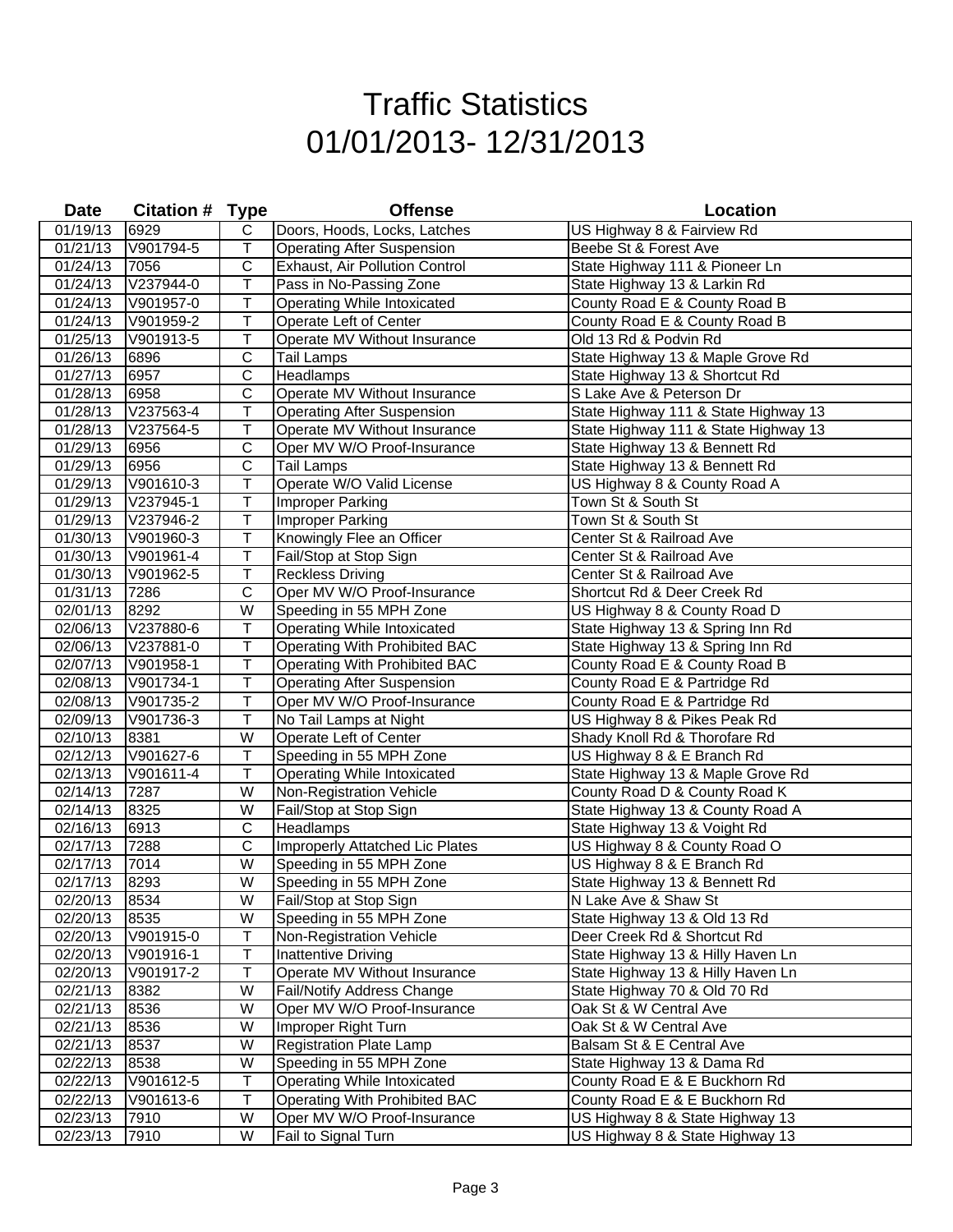| <b>Date</b> | Citation # Type |                         | <b>Offense</b>                          | Location                             |
|-------------|-----------------|-------------------------|-----------------------------------------|--------------------------------------|
| 02/23/13    | 7910            | W                       | Fail/Stop at Stop Sign                  | US Highway 8 & State Highway 13      |
| 02/23/13    | 8456            | W                       | Speeding in Outlying District           | Flambeau Ave & Pine St               |
| 02/23/13    | 8457            | W                       | Speeding in Outlying District           | Falmbeau Ave & Walnut St             |
| 02/23/13    | 8458            | W                       | <b>Exceed Zoned &amp; Posted Limits</b> | State Highway 13 & Lake Shore Dr     |
| 02/23/13    | V901739-6       | Τ                       | <b>Operating While Intoxicated</b>      | N Avon Ave & Cherry St               |
| 02/23/13    | V238046-4       | т                       | Speeding in 55 MPH Zone                 | State Highway 13 & Bennett Rd        |
| 02/23/13    | V901737-4       | т                       | Seatbelt Violation                      | County Road B & Frankie Rd           |
| 02/23/13    | V901738-5       | Τ                       | <b>Seatbelt Violation</b>               | County Road B & Frankie Rd           |
| 02/23/13    | V901740-0       | T                       | Operating While Intoxicated             | N Avon Ave & Cherry St               |
| 02/23/13    | V901741-1       | Т                       | Operate Left of Center                  | Beebe St & N Lake Ave                |
| 02/23/13    | V901742-2       | T                       | Improper Right Turn                     | Beebe St & N Lake Ave                |
| 02/23/13    | V901743-3       | Ŧ                       | Seatbelt Violation                      | N Avon Ave & Cherry St               |
| 02/23/13    | V901744-4       | Ŧ                       | Operate W/O Carrying License            | N Avon Ave & Cherry St               |
| 02/23/13    | V901745-5       | T                       | Fail/Apply Address Change               | N Avon Ave & Cherry St               |
| 02/24/13    | 6736            | $\overline{C}$          | <b>Tail Lamps</b>                       | State Highway 13 & White Rock Rd     |
| 02/24/13    | V238047-5       | Ŧ                       | Operate MV Without Insurance            | State Highway 13 & White Rock Rd     |
| 02/24/13    | V901746-6       | Τ                       | Operate MV Without Insurance            | State Highway 13 & Hamilton Rd       |
| 02/25/13    | V901795-6       | Τ                       | Fail/Stop at Stop Sign                  | Town St & South St                   |
| 02/26/13    | 6812            | C                       | Headlamps                               | State Highway 13 & Grunerwald Rd     |
| 02/26/13    | 6812            | C                       | Tail Lamps                              | State Highway 13 & Grunerwald Rd     |
| 02/26/13    | 7551            | W                       | Fail/Stop at Stop Sign                  | State Highway 13 & Little Chicago Rd |
| 02/26/13    | 8539            | W                       | Speeding in 55 MPH Zone                 | State Highway 13 & Kundinger Rd      |
| 02/27/13    | 8294            | W                       | Speeding in 55 MPH Zone                 | US Highway 8 & Pass Rd               |
| 02/27/13    | 8459            | W                       | Speeding in 55 MPH Zone                 | US Highway 8 & State Highway 111     |
| 02/27/13    | 8460            | W                       | Speeding in 55 MPH Zone                 | State Highway 13 & Morner Rd         |
| 02/27/13    | V901747-0       | Τ                       | Seatbelt Violation                      | US Highway 8 & State Highway 111     |
| 02/27/13    | V901748-1       | Т                       | Seatbelt Violation                      | US Highway 8 & State Highway 111     |
| 02/27/13    | V901749-2       | T                       | Seatbelt Violation                      | US Highway 8 & State Highway 111     |
| 02/28/13    | V901750-3       | $\overline{\mathsf{T}}$ | Non-Registration Vehicle                | State Highway 13 & Peters Rd         |
| 02/28/13    | V901918-3       | T                       | Non-Registration Vehicle                | County Road D & County Road K        |
| 03/01/13    | 7057            | $\overline{\mathrm{c}}$ | Operate MV Without Insurance            | Railroad Ave                         |
| 03/01/13    | V237947-3       | T                       | <b>Operating While Intoxicated</b>      | US Highway 8 & Railroad Ave          |
| 03/02/13    | 7058            | $\mathbf C$             | No Muffler/Defective Muffler            | Flambeau Ave & Cherry St             |
| 03/02/13    | 5072            | W                       | Speeding in 55 MPH Zone                 | State Highway 111 & Katie Ln         |
| 03/02/13    | V237970-5       | т                       | Operate MV Without Insurance            | State Highway 13 & Grunerwald Rd     |
| 03/02/13    | V901628-0       | Т                       | <b>Operating After Suspension</b>       | State Highway 13 & Morner Rd         |
| 03/02/13    | V901629-1       | Τ                       | Speeding in 55 MPH Zone                 | US Highway 8 & Aspen Rd              |
| 03/02/13    | V901631-3       |                         | Operating While Intoxicated             | State Highway 13 & Aspen Rd          |
| 03/02/13    | V901632-4       | Т                       | Operating With Prohibited BAC           | State Highway 13 & Aspen Rd          |
| 03/02/13    | V901633-5       | Τ                       | Operate W/O Valid License               | State Highway 13 & Aspen Rd          |
| 03/03/13    | 8540            | W                       | Speeding in 55 MPH Zone                 | State Highway 182 & Town Hall Rd     |
| 03/04/13    | V237948-4       | Т                       | Snowmobile Operator FYR                 | County Road B & County Road E        |
| 03/07/13    | 8383            | W                       | Speeding in 55 MPH Zone                 | State Highway 70 & Hicks Landing Rd  |
| 03/08/13    | 7290            | C                       | Operate W/O Required Lamps              | State Highway 111 & Shortcut Rd      |
| 03/08/13    | V901928-6       | T                       | Non-Registration Vehicle                | Oxbow Rd & Moonshine Alley           |
| 03/10/13    | V238048-6       | T                       | Operate MV Without Insurance            | Flambeau Ave & Oak St                |
| 03/11/13    | V238049-0       | T                       | Operate MV Without Insurance            | US Highway 8 & Schie Rd              |
| 03/12/13    | 5073            | W                       | Speeding in 55 MPH Zone                 | State Highway 13 & Rock Creek Rd     |
| 03/12/13    | 5074            | W                       | Operate W/O Carrying License            | County Road C & Mueller Rd           |
| 03/12/13    | 5074            | W                       | Passenger Obstruct Driver Oper          | County Road C & Mueller Rd           |
| 03/12/13    | V237767-5       | т                       | <b>Operating While Intoxicated</b>      | Nehiba Rd & County Road B            |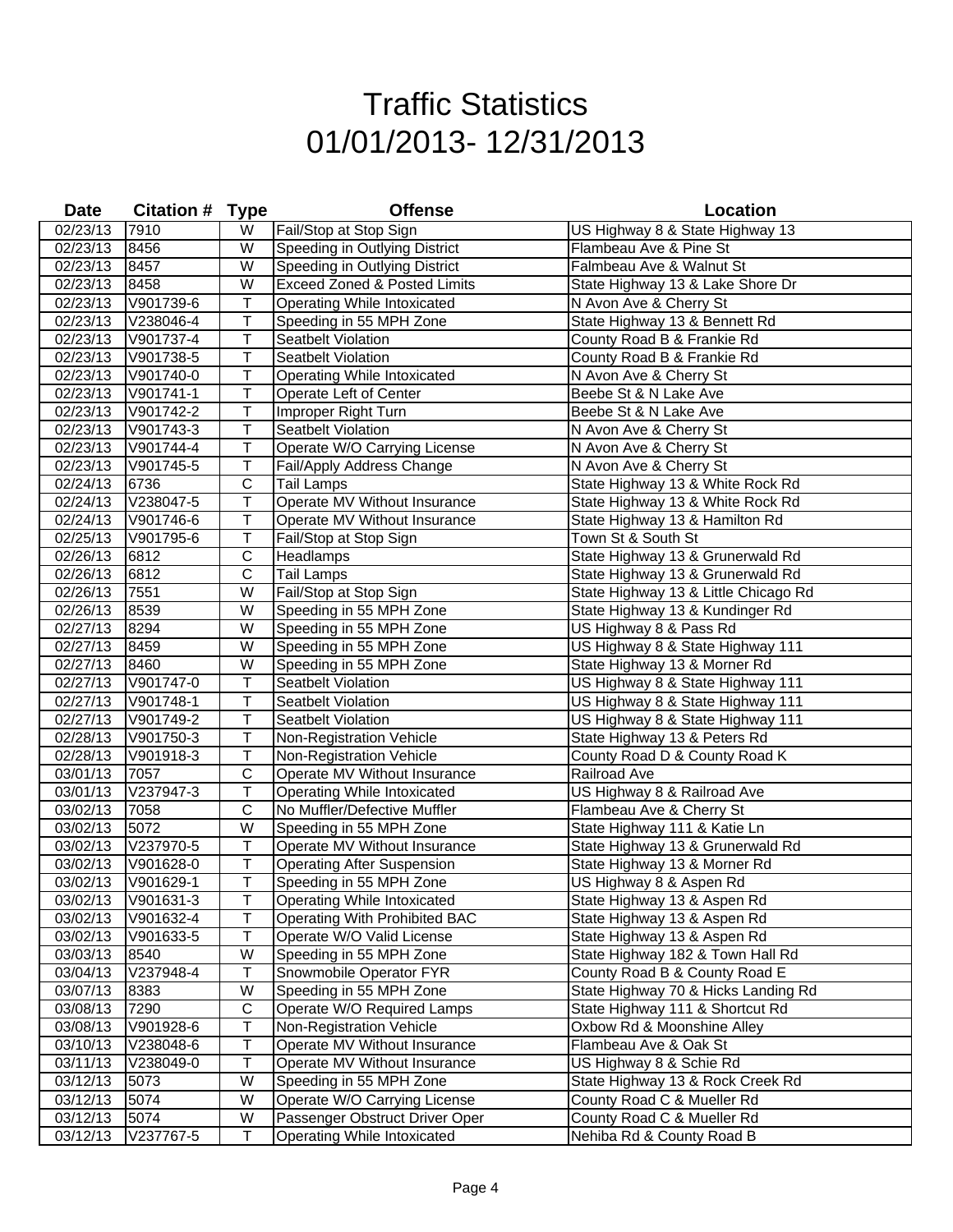| <b>Date</b> | Citation # Type |                         | <b>Offense</b>                       | Location                          |
|-------------|-----------------|-------------------------|--------------------------------------|-----------------------------------|
| 03/12/13    | V237768-6       | т                       | <b>Operating With Prohibited BAC</b> | Nehiba Rd & County Road B         |
| 03/12/13    | V901634-6       | Τ                       | <b>Operating After Suspension</b>    | US Highway 8 & Main St            |
| 03/12/13    | V901919-4       | Τ                       | Non-Registration Vehicle             | State Highway 13 & Liberty Ln     |
| 03/12/13    | V901920-5       | Τ                       | Operate MV Without Insurance         | State Highway 13 & Liberty Ln     |
| 03/12/13    | V901926-4       | Τ                       | Non-Registration Vehicle             | US Highway 8 & Riverview Rd       |
| 03/12/13    | V901927-5       | Τ                       | <b>Operating After Suspension</b>    | US Highway 8 & Riverview Rd       |
| 03/15/13    | V237949-5       | Τ                       | Operating With Prohibited BAC        | US Highway 8 & Railroad Ave       |
| 03/15/13    | V901796-0       | Τ                       | Operating While Intoxicated          | S Lake Ave & Peterson Dr          |
| 03/15/13    | V901798-2       | Τ                       | Operate After Revocation             | S Lake Ave & Peterson Dr          |
| 03/15/13    | V901929-0       | T                       | Operating With Prohibited BAC        | N Avon Ave & Cherry St            |
| 03/15/13    | V901797-1       | T                       | Hit & Run Unattended Vehicle         | S Lake Ave & Peterson Dr          |
| 03/15/13    | V901799-3       | T                       | Operate MV Without Insurance         | S Lake Ave & Peterson Dr          |
| 03/16/13    | 7059            | $\overline{\mathsf{W}}$ | Operate MV Without Insurance         | Van Dusen St & Railroad Ave       |
| 03/16/13    | 7059            | $\overline{W}$          | <b>Tinted Windows</b>                | Van Dusen St & Railroad Ave       |
| 03/17/13    | V237766-4       | Ŧ                       | Speeding in 55 MPH Zone              | US Highway 8 & County Road O      |
| 03/20/13    | V237950-6       | Ŧ                       | Oper W/Detectable Amount Cont        | State Highway 13 & Centerville Rd |
| 03/21/13    | V901635-0       | T                       | <b>Operating After Suspension</b>    | State Highway 182 & Town Hall Rd  |
| 03/23/13    | 6737            | $\overline{C}$          | Non-Registration Vehicle             | N Lake Ave & Fairway Dr           |
| 03/23/13    | 6737            | $\mathsf C$             | <b>Tail Lamps</b>                    | N Lake Ave & Fairway Dr           |
| 03/26/13    | V901636-1       | Τ                       | Knowingly Flee an Officer            | State Highway 182 & Town Hall Rd  |
| 03/26/13    | V902001-2       | Τ                       | Speeding in 55 MPH Zone              | US Highway 8 & Chicago Ave        |
| 03/27/13    | 6897            | $\mathsf C$             | <b>Tail Lamps</b>                    | N Lake Ave & Beebe St             |
| 03/27/13    | V237972-0       | T                       | Operate After Revocation             | State Highway 13 & County Road X  |
| 03/27/13    | V237971-6       | т                       | Operating While Intoxicated          | State Highway 13 & County Road X  |
| 03/27/13    | V901615-1       | Τ                       | Minor Transporting Intoxicants       | Beebe St & N Lake Ave             |
| 03/28/13    | 6835            | $\mathsf C$             | Improper Display (No Plates)         | US Highway 8 & State Highway 13   |
| 03/28/13    | 6835            | $\overline{\text{C}}$   | Oper MV W/O Proof-Insurance          | US Highway 8 & State Highway 13   |
| 03/28/13    | 6898            | $\overline{\text{c}}$   | Headlamps                            | State Highway 111 & US Highway 8  |
| 03/28/13    | 7291            | $\overline{C}$          | Non-Registration Vehicle             | US Highway 8 & Chicago Ave        |
| 03/28/13    | 8461            | $\overline{W}$          | Operate W/O Carrying License         | US Highway 8 & State Highway 111  |
| 03/28/13    | 8462            | $\overline{W}$          | Exceed Zoned & Posted Limits         | State Highway 13 & Pine Grove Ln  |
| 03/28/13    | V901921-6       | Τ                       | Operate W/O Valid License            | Center St & Railroad Ave          |
| 03/28/13    | V901930-1       | $\top$                  | <b>Seatbelt Violation</b>            | US Highway 8 & State Highway 111  |
| 03/29/13    | 6914            | $\mathsf C$             | Headlamps                            | State Highway 13 & Voight Rd      |
| 03/29/13    | 5500            | $\overline{\mathsf{W}}$ | Speeding in 55 MPH Zone              | State Highway 13 & Spring Inn Rd  |
| 03/29/13    | 5500            | $\overline{\mathsf{W}}$ | No Muffler/Defective Muffler         | State Highway 13 & Spring Inn Rd  |
| 03/29/13    | 8401            | $\overline{\mathsf{W}}$ | Speeding in Outlying District        | Flambeau Ave & Walnut St          |
| 03/29/13    | V902002-3       |                         | Oper Veh W/Reg Rev/Susp/Canc         | State Highway 13 & Johnson Ave    |
| 03/29/13    | V902003-4       | Т                       | Speeding in 55 MPH Zone              | US Highway 8 & Hay Creek Rd       |
| 03/31/13    | 7060            | C                       | No Muffler/Defective Muffler         | US Highway 8 & Hay Creek Rd       |
| 03/31/13    | V902004-5       | т                       | Operating While Intoxicated          | US Highway 8 & Hay Creek Rd       |
| 04/02/13    | 6899            | $\overline{C}$          | Passenger Obstruct Driver Oper       | State Highway 13 & Maple Grove Rd |
| 04/02/13    | 8488            | $\overline{\mathsf{W}}$ | Fail/Stop at Stop Sign               | US Highway 8 & Cemetery Rd        |
| 04/02/13    | V901616-2       | т                       | Minor Transporting Intoxicants       | State Highway 13 & Maple Grove Rd |
| 04/03/13    | 8402            | $\overline{\mathsf{W}}$ | Speeding in 55 MPH Zone              | State Highway 13 & Spring Inn Rd  |
| 04/03/13    | V901885-5       | T                       | Speeding in 55 MPH Zone              | State Highway 13 & Voight Rd      |
| 04/04/13    | V901886-6       | T                       | Operate MV Without Insurance         | US Highway 8 & State Highway 13   |
| 04/05/13    | 6738            | $\overline{C}$          | Improper Display (No Plates)         | State Highway 13 & County Road X  |
| 04/05/13    | 6738            | $\overline{C}$          | Fail/Notify Address Change           | State Highway 13 & County Road X  |
| 04/05/13    | 6738            | $\mathsf C$             | Oper MV W/O Proof-Insurance          | State Highway 13 & County Road X  |
| 04/05/13    | 6738            | $\mathsf C$             | Headlamps                            | State Highway 13 & County Road X  |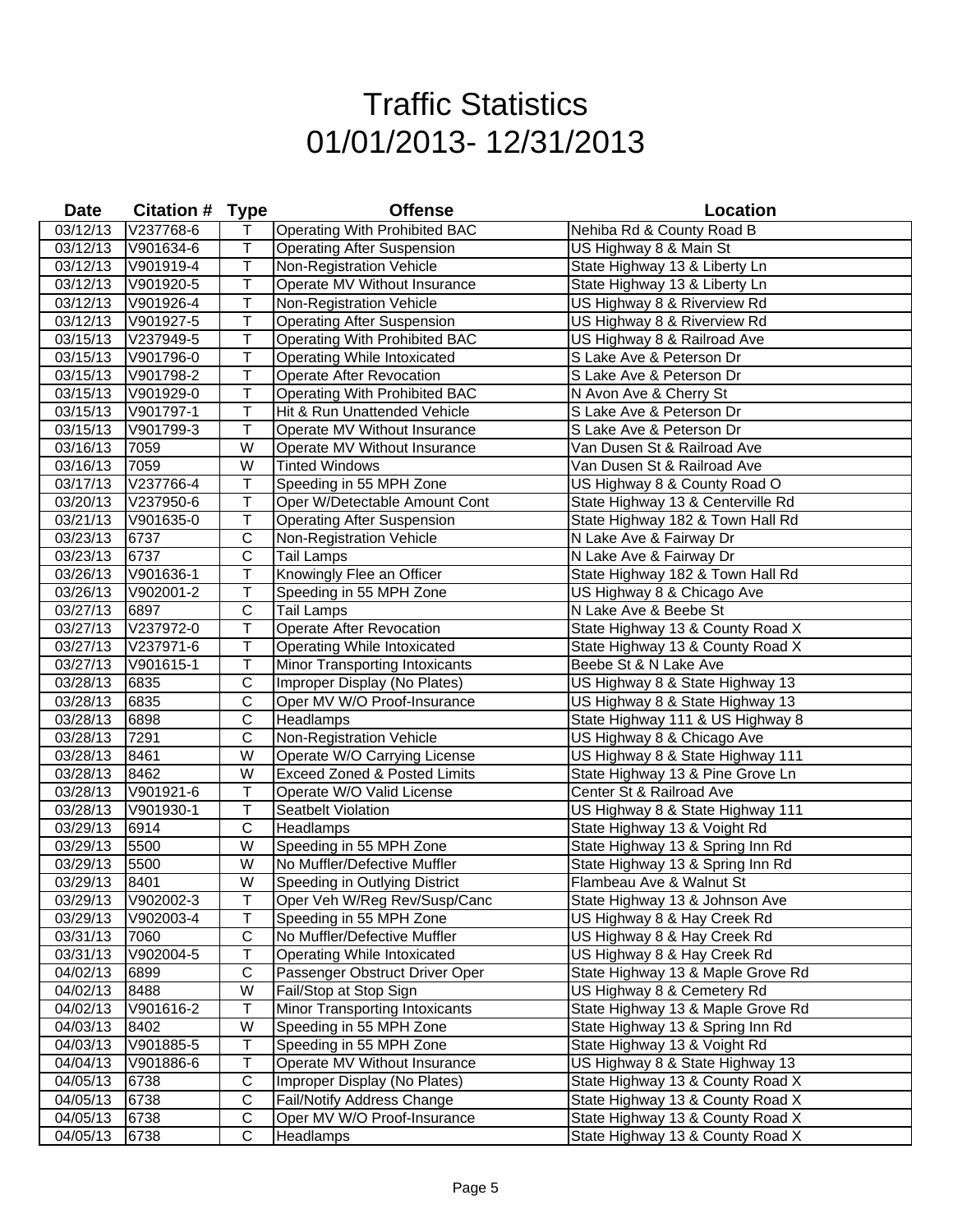| <b>Date</b> | Citation # Type |                         | <b>Offense</b>                        | Location                             |
|-------------|-----------------|-------------------------|---------------------------------------|--------------------------------------|
| 04/05/13    | 6900            | C                       | Passenger Obstruct Driver Oper        | Fayette St & N Lake Ave              |
| 04/05/13    | V238050-1       | T                       | <b>Seatbelt Violation</b>             | State Highway 13 & County Road X     |
| 04/05/13    | V901931-2       | T                       | Non-Registration Vehicle              | State Highway 111 & Shortcut Rd      |
| 04/05/13    | V901932-3       | Τ                       | Seatbelt Violation                    | State Highway 111 & State Highway 13 |
| 04/05/13    | V901933-4       | Τ                       | Seatbelt Violation                    | State Highway 111 & State Highway 13 |
| 04/06/13    | 6901            | C                       | Defective Directional Lamp            | Main St & North Ave                  |
| 04/06/13    | 8463            | W                       | Improper Right Turn                   | Granberg Rd & US Highway 8           |
| 04/06/13    | 8464            | W                       | Operate W/O Carrying License          | Birch St & Paddock Ave               |
| 04/06/13    | 8464            | W                       | Operate W/O Required Lamps            | Birch St & Paddock Ave               |
| 04/06/13    | V902176-2       | Τ                       | Operating While Intoxicated           | County Road H & N Lake Ave           |
| 04/06/13    | V901617-3       | Ŧ                       | <b>Operating While Intoxicated</b>    | Ten Crossing Rd & County Road O      |
| 04/06/13    | V901618-4       | Τ                       | <b>Operating With Prohibited BAC</b>  | Ten Crossing Rd & County Road O      |
| 04/06/13    | V901934-5       | T                       | Seatbelt Violation                    | State Highway 86 & 1st St            |
| 04/06/13    | V901935-6       | Ŧ                       | Non-Registration Vehicle              | State Highway 86 & 2nd St            |
| 04/06/13    | V901936-0       | Ŧ                       | Oper MV W/O Proof-Insurance           | Paddock Ave & Birch St               |
| 04/06/13    | V901937-1       | Ŧ                       | Operate W/O Valid License             | S 9th St & S 4th Ave                 |
| 04/07/13    | 6739            | $\overline{C}$          | Fail to Display Registration          | US Highway 8 & Granberg Rd           |
| 04/07/13    | 6739            | $\overline{\text{c}}$   | <b>Tail Lamps</b>                     | US Highway 8 & Granberg Rd           |
| 04/07/13    | 6739            | $\overline{C}$          | Windshields                           | US Highway 8 & Granberg Rd           |
| 04/08/13    | V901800-4       | T                       | Operating With Prohibited BAC         | S Lake Ave & Peterson Dr             |
| 04/08/13    | V237769-0       | T                       | Operating While Intoxicated           | Ridgewood Ct & Pine Ridge Rd         |
| 04/08/13    | V237770-1       | т                       | Operating With Prohibited BAC         | Ridgewood Ct & Pine Ridge Rd         |
| 04/08/13    | V902005-6       | Τ                       | Operate W/O Valid License             | State Highway 111 & State Highway 13 |
| 04/09/13    | 7061            | $\mathsf C$             | Improper Display (No Plates)          | State Highway 70 & Hemlock Rd        |
| 04/09/13    | 7061            | $\overline{C}$          | Windshields                           | State Highway 70 & Hemlock Rd        |
| 04/10/13    | V901938-2       | Τ                       | Seatbelt Violation                    | State Highway 13 & Hamilton Rd       |
| 04/11/13    | 7152            | $\mathsf C$             | Stop Lamps                            | N Lake Ave & Cherry St               |
| 04/12/13    | 6813            | $\overline{\text{C}}$   | Headlamps                             | US Highway 8 & State Highway 13      |
| 04/14/13    | V901963-6       | T                       | Knowingly Flee an Officer             | US Highway 8 & Moonshine Alley       |
| 04/14/13    | V901964-0       | Τ                       | Imprudent Speed                       | US Highway 8 & Moonshine Alley       |
| 04/14/13    | V901965-1       | T                       | Keep Open Intoxicant in MV            | US Highway 8 & Moonshine Alley       |
| 04/14/13    | V901966-2       | $\overline{\mathsf{T}}$ | <b>Reckless Driving</b>               | US Highway 8 & Moonshine Alley       |
| 04/15/13    | 6836            | $\overline{C}$          | Drivers Window Not Operational        | US Highway 8 & State Highway 111     |
| 04/15/13    | 8465            | $\overline{W}$          | <b>Obstructed Drivers Vision/Load</b> | US Highway 8 & State Highway 111     |
| 04/15/13    | V901922-0       | Ŧ                       | Non-Registration Vehicle              | US Highway 8 & Chicago Ave           |
| 04/17/13    | 7062            | $\overline{C}$          | Operate MV Without Insurance          | County Road W & County Road S        |
| 04/18/13    | 7063            | $\overline{\mathsf{W}}$ | Operate MV Without Insurance          | Old 13 Rd & Peters Rd                |
| 04/19/13    | V901939-3       | Τ                       | <b>Non-Registration Vehicle</b>       | Dama Rd & State Highway 13           |
| 04/19/13    | V901940-4       | т                       | Non-Registration Vehicle              | US Highway 8 & Oxbow Rd              |
| 04/19/13    | V901941-5       | т                       | Operate MV Without Insurance          | US Highway 8 & Oxbow Rd              |
| 04/19/13    | V901942-6       | т                       | Seatbelt Violation                    | US Highway 8 & Oxbow Rd              |
| 04/20/13    | 8466            | W                       | Improper Display Reg Decals           | Flambeau Ave & Oak St                |
| 04/20/13    | V901943-0       | т                       | Non-Registration Vehicle              | State Highway 13 & White Rock Rd     |
| 04/21/13    | V902226-3       | т                       | Operating While Intoxicated           | State Highway 13 & State Highway 86  |
| 04/21/13    | V902177-3       | Т                       | Possess Open Intoxicants in MV        | State Highway 86 & State Highway 13  |
| 04/22/13    | 6930            | C                       | Oper MV W/O Proof-Insurance           | N Lake Ave & Fifield St              |
| 04/22/13    | V902006-0       | т                       | Operating With Prohibited BAC         | US Highway 8 & Hay Creek Rd          |
| 04/22/13    | V902227-4       | T                       | Operating While Intoxicated           | US Highway 8 & Hillcrest Rd          |
| 04/22/13    | V902229-6       | T                       | Operate After Revocation              | US Highway 8 & Hillcrest Rd          |
| 04/22/13    | V902228-5       | T                       | Operate MV Without Insurance          | US Highway 8 & Hillcrest Rd          |
| 04/23/13    | V237973-1       | т                       | <b>Operating With Prohibited BAC</b>  | State Highway 13 & County Road X     |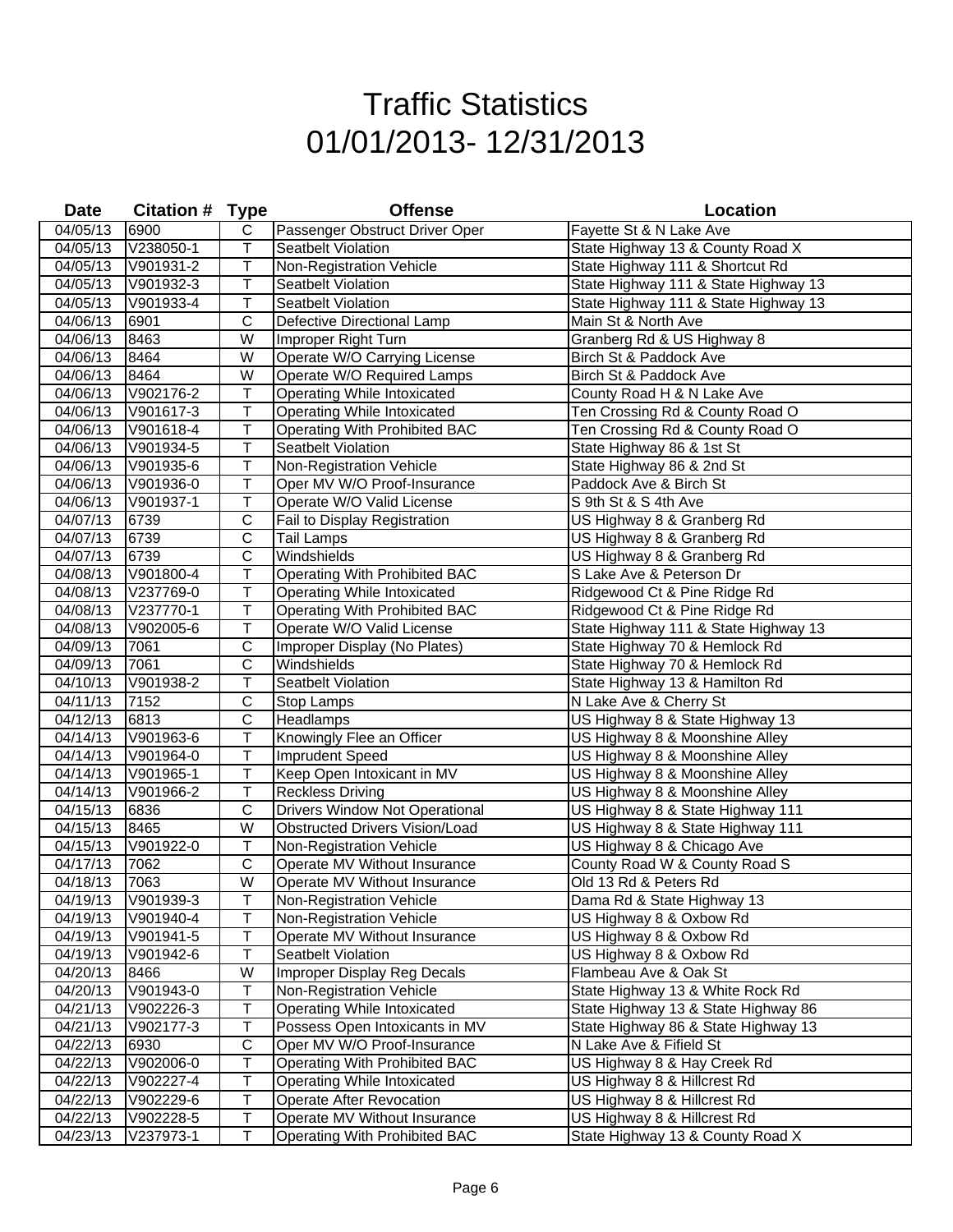| <b>Date</b> | <b>Citation #</b> | Type                    | <b>Offense</b>                       | Location                               |
|-------------|-------------------|-------------------------|--------------------------------------|----------------------------------------|
| 04/23/13    | V902008-2         | т                       | Defective/Broken Windshield          | Van Dusen St & Railroad Ave            |
| 04/24/13    | V901944-1         | Τ                       | Seatbelt Violation                   | US Highway 8 & County Road A           |
| 04/24/13    | V901945-2         | Τ                       | Non-Registration Vehicle             | US Highway 8 & County Road A           |
| 04/25/13    | V901946-3         | Τ                       | Seatbelt Violation                   | Hilgart Rd & Hicks Landing Rd          |
| 04/26/13    | V902178-4         | Τ                       | <b>Operating With Prohibited BAC</b> | County Road H & N Lake Ave             |
| 04/29/13    | V901680-3         | т                       | Driving Too Fast For Conditions      | N Lake Ave & Old 13 Rd                 |
| 04/29/13    | V902009-3         | Τ                       | FYR From Stop Sign                   | State Highway 13 & Raskie Rd           |
| 04/30/13    | 8467              | W                       | Operate W/O Carrying License         | Holy Cross Rd & State Highway 13       |
| 04/30/13    | 8467              | W                       | Tail Lamps                           | Holy Cross Rd & State Highway 13       |
| 05/01/13    | 5075              | $\overline{\mathsf{W}}$ | Unlawful U-Turn                      | State Highway 13 & Springs Dr          |
| 05/01/13    | V901637-2         | Τ                       | <b>Operate After Revocation</b>      | State Highway 13 & Springs Dr          |
| 05/02/13    | V901638-3         | т                       | Operate MV W/O Authzd Person         | State Highway 13 & Aspen Rd            |
| 05/03/13    | V237974-2         | T                       | <b>Operating After Suspension</b>    | US Highway 8 & Elm Dr                  |
| 05/03/13    | V237975-3         | Ŧ                       | Imprudent Speed                      | US Highway 8 & Elm Dr                  |
| 05/04/13    | 8384              | $\overline{W}$          | Speeding in 55 MPH Zone              | County Road W & Eight Mile Creek Rd    |
| 05/04/13    | 8384              | $\overline{W}$          | Failure to Dim Headlights - 500 ft   | County Road W & Eight Mile Creek Rd    |
| 05/06/13    | 8295              | $\overline{W}$          | Speeding in 55 MPH Zone              | Hackett Wayside                        |
| 05/06/13    | 8577              | W                       | Speeding in 55 MPH Zone              | State Highway 13 & Voight Rd           |
| 05/07/13    | 6931              | $\mathsf C$             | Oper MV W/O Proof-Insurance          | County Road K & Lach Rd                |
| 05/07/13    | 6932              | $\mathsf C$             | Exhaust, Air Pollution Control       | Old 13 Rd & Chada Rd                   |
| 05/07/13    | 7153              | $\overline{\text{c}}$   | Headlamps                            | State Highway 182 & Camp 9 Rd          |
| 05/07/13    | 8578              | W                       | Speeding in 55 MPH Zone              | County Road A & County Road K          |
| 05/09/13    | 6837              | $\mathsf C$             | Non-Registration Vehicle             | State Highway 70 & Dynamite Rd         |
| 05/09/13    | 6837              | $\overline{C}$          | <b>Tail Lamps</b>                    | State Highway 70 & Dynamite Rd         |
| 05/09/13    | 8468              | $\overline{\mathsf{W}}$ | Operate Left of Center               | State Highway 13 & Spring Inn Rd       |
| 05/09/13    | V902230-0         | Τ                       | Operating With Prohibited BAC        | State Highway 13 & State Highway 86    |
| 05/09/13    | V902231-1         | T                       | Operating With Prohibited BAC        | US Highway 8 & Hillcrest Rd            |
| 05/09/13    | V901947-4         | Τ                       | Oper MV W/O Proof-Insurance          | State Highway 70 & Dynamite Rd         |
| 05/09/13    | V902232-2         | т                       | Operate MV Without Insurance         | State Highway 13 & County Road A       |
| 05/10/13    | 8579              | W                       | Speeding in 55 MPH Zone              | State Highway 13 & Tower Rd            |
| 05/10/13    | V901639-4         | Τ                       | Speeding in 55 MPH Zone              | State Highway 13 & Maple Grove Rd      |
| 05/10/13    | V901640-5         | T                       | Operate MV W/O Authzd Person         | State Highway 13 & Lugerville Grade Rd |
| 05/11/13    | 8386              | W                       | Fail/Stop at Stop Sign               | State Highway 86 & County Road G       |
| 05/11/13    | G844219-5         | $\overline{\mathsf{T}}$ | Posted Weight Limit Violations       | Squaw Creek Rd & Old 13 Rd             |
| 05/14/13    | V901948-5         | $\overline{\mathsf{T}}$ | Speeding in 55 MPH Zone              | US Highway 8 & Pennington Rd           |
| 05/14/13    | V901949-6         | т                       | Seatbelt Violation                   | US Highway 8 & State Highway 111       |
| 05/14/13    | V902233-3         | т                       | Fail/Stop at Stop Sign               | Town Hall Rd & Divine Rapids Rd        |
| 05/15/13    | V901967-3         |                         | Operate MV Without Insurance         | US Highway 8 & Spur Rd                 |
| 05/16/13    | V901641-6         | т                       | Driving Too Fast For Conditions      | County Road C & Clausen Rd             |
| 05/17/13    | V901619-5         |                         | Minor Transporting Intoxicants       | State Highway 182 & Camp 9 Rd          |
| 05/18/13    | 8469              | W                       | Improper Stop/RR Stop Sign           | Old 13 Rd & Elm Rd                     |
| 05/18/13    | 8470              | $\overline{\mathsf{W}}$ | Improper Stop/RR Stop Sign           | Old 13 Rd & Elm Rd                     |
| 05/18/13    | V902179-5         | т                       | <b>Operating While Intoxicated</b>   | Brantwood Ave & Kauhava Rd             |
| 05/18/13    | V902180-6         | т                       | Operate After Revocation             | Brantwood Ave & Kauhava Rd             |
| 05/18/13    | V901620-6         | т                       | <b>Operating While Intoxicated</b>   | S Lake Ave & Walnut St                 |
| 05/18/13    | V901621-0         | т                       | Operating With Prohibited BAC        | S Lake Ave & Walnut St                 |
| 05/18/13    | V901950-0         | Τ                       | Improper Stop/RR Stop Sign           | Old 13 Rd & Elm Rd                     |
| 05/18/13    | V902151-5         | т                       | Oper MV W/O Proof-Insurance          | Old 13 Rd & Divine Rapids Rd           |
| 05/18/13    | V902181-0         | Τ                       | Violate D/L Restriction              | Brantwood Ave & Kauhava Rd             |
| 05/19/13    | 8471              | W                       | Non-Registration Vehicle             | US Highway 8 & Railroad Ave            |
| 05/19/13    | V902152-6         | T                       | Veh Opr Fail/Wear Seatbelt           | Railroad Ave & US Highway 8            |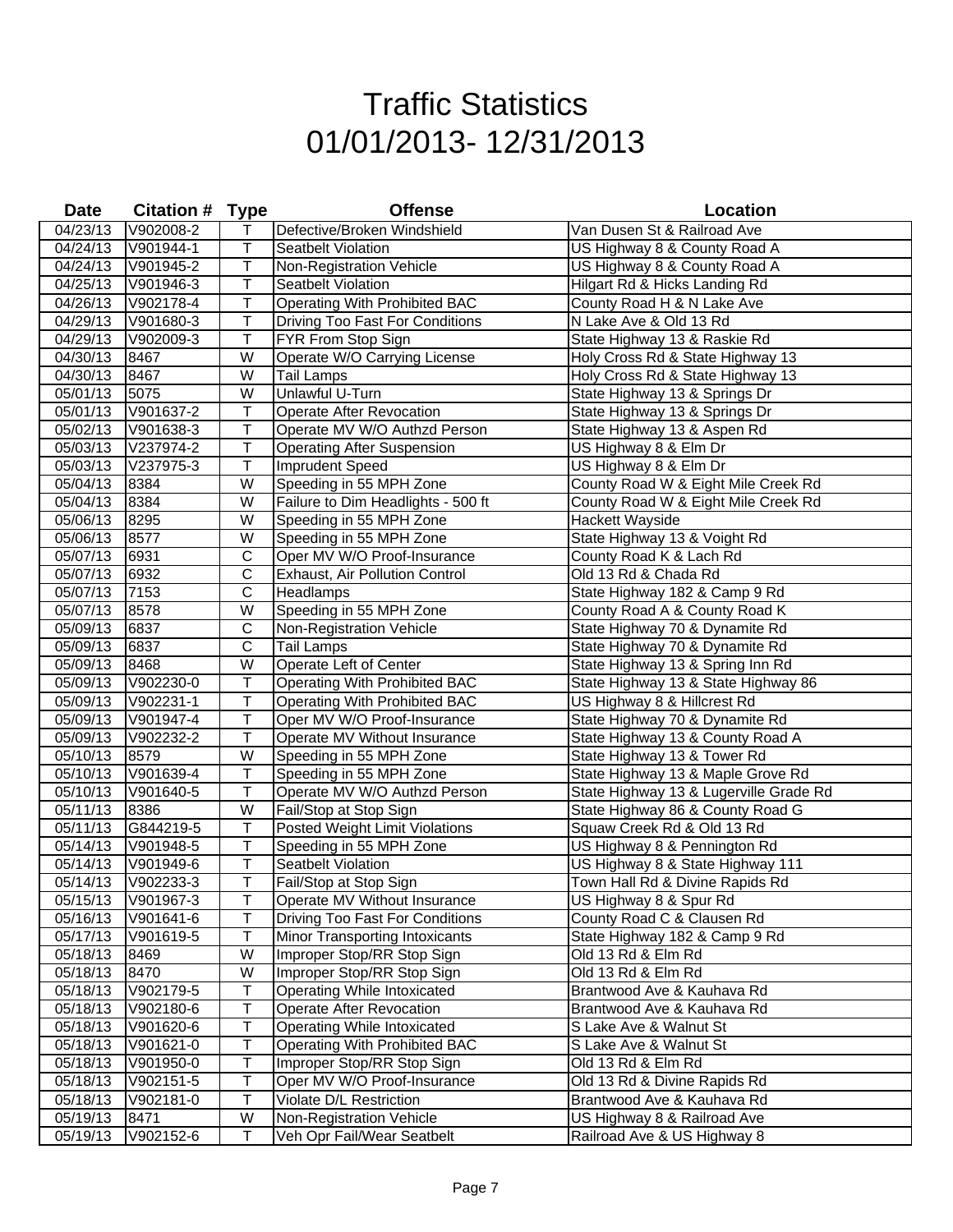| <b>Date</b>          | <b>Citation # Type</b> |                         | <b>Offense</b>                                        | <b>Location</b>                                    |
|----------------------|------------------------|-------------------------|-------------------------------------------------------|----------------------------------------------------|
| 05/19/13             | V902153-0              | Т                       | Speeding in 55 MPH Zone                               | State Highway 13 & Morner Rd                       |
| 05/20/13             | V902234-4              | T                       | Speeding in 55 MPH Zone                               | State Highway 111 & US Highway 8                   |
| 05/21/13             | V237771-2              | T                       | Seatbelt Violation                                    | Flambeau Ave & Elm St                              |
| 05/21/13             | V237772-3              | Τ                       | Seatbelt Violation                                    | Flambeau Ave & Elm St                              |
| 05/21/13             | V237773-4              | т                       | Operate After Revocation                              | Flambeau Ave & Elm St                              |
| 05/21/13             | V901622-1              | т                       | Driving Too Fast For Conditions                       | Cranberry Lake Ln & Little Chicago Rd              |
| 05/22/13             | 7154                   | $\mathsf C$             | Headlamps                                             | Little Chicago Rd & State Highway 13               |
| 05/23/13             | V901968-4              | т                       | Operating While Intoxicated                           | State Highway 13 & Holy Cross Rd                   |
| 05/23/13             | V901969-5              | т                       | Operating With Prohibited BAC                         | State Highway 13 & Holy Cross Rd                   |
| 05/24/13             | 6497                   | $\overline{C}$          | Oper MV W/O Proof-Insurance                           | State Highway 13 & Berg Rd                         |
| 05/24/13             | 6497                   | $\overline{\text{c}}$   | Operate MV W/O 2 Headlights                           | State Highway 13 & Berg Rd                         |
| 05/24/13             | 6497                   | $\overline{C}$          | Windshields                                           | State Highway 13 & Berg Rd                         |
| 05/24/13             | 7064                   | $\overline{\text{c}}$   | Operate MV Without Insurance                          | State Highway 13 & W Lane Rd                       |
| 05/24/13             | V237774-5              | Ŧ                       | Speeding in 55 MPH Zone                               | Flambeau Ave & Maple St                            |
| 05/24/13             | V902010-4              | Ŧ                       | FYR From Stop Sign                                    | Oak St & Flambeau Ave                              |
| 05/24/13             | V902011-5              | Ŧ                       | Operate MV Without Insurance                          | State Highway 111 & Lilac Ln                       |
| 05/25/13             | V902013-0              | Ŧ                       | Operating While Intoxicated                           | US Highway 8 & County Road O                       |
| 05/25/13             | V902014-1              | $\overline{\mathsf{T}}$ | Keep Open Intoxicant in MV                            | US Highway 8 & County Road O                       |
| 05/26/13             | V902015-2              | T                       | Operate Left of Center                                | County Road S & Elk River Rd                       |
| 05/27/13             | V902235-5              | $\mathsf T$             | Speeding in 55 MPH Zone                               | State Highway 13 & Aspen Rd                        |
| 05/28/13             | V902012-6              | Τ                       | Operate Left of Center                                | Lake Ten Rd & The Loop Rd                          |
| 05/29/13             | V237775-6              | Τ                       | Speeding in 55 MPH Zone                               | State Highway 13 & Rock Creek Rd                   |
| 05/29/13             | V902051-3              | Τ                       | Seatbelt Violation                                    | State Highway 13 & Spring Rd                       |
| 05/30/13             | 7065                   | $\mathsf C$             | <b>Weight Limit Violations</b>                        | N Lake Ave & Beebe St                              |
| 05/30/13             | 7155                   | $\mathsf C$             | Failure to Display Lic Plates                         | US Highway 8 & County Road J                       |
| 05/30/13             | 7156                   | $\mathsf C$             | Operate MV Without Insurance                          | County Road D & Crosscut Rd                        |
| 05/30/13             | 7156                   | $\overline{C}$          | Oper MV W/O Proof-Insurance                           | County Road D & Crosscut Rd                        |
| 05/30/13             | 8387                   | W                       | Speeding in 55 MPH Zone                               | US Highway 8 & Woodlawn Rd                         |
| 05/30/13             | 8388                   | $\overline{W}$          | Speeding in 55 MPH Zone                               | US Highway 8 & Woodlawn Rd                         |
| 05/30/13             | 8389                   | W                       | Speeding in 55 MPH Zone                               | US Highway 8 & Schlie Rd                           |
| 05/30/13             | V901623-2              | Τ                       | <b>Operating After Suspension</b>                     | County Road D & Crosscut Rd                        |
| 05/31/13             | V902154-1              | $\mathsf T$             | Veh Opr Fail/Wear Seatbelt                            | County Road E & Tower Rd                           |
| 06/01/13             | V902155-2              | $\mathsf T$             | Veh Opr Fail/Wear Seatbelt                            | Flambeau Ave & Balsam St                           |
| 06/01/13             | V902182-1              | $\overline{\mathsf{T}}$ | Speeding in 55 MPH Zone                               | State Highway 13 & County Road A                   |
| 06/02/13             | 8472                   | $\overline{W}$          | Speeding in Outlying District                         | County Road W & S Soo Lake Rd                      |
| 06/02/13             | 8473                   | $\overline{W}$          | Speeding in Outlying District                         | County Road W & Eight Mile Creek Rd                |
| 06/02/13             | V902156-3              | т                       | Speeding in 55 MPH Zone                               | State Highway 70 & Sailor Lake Rd                  |
| 06/03/13             | V901681-4              |                         | <b>Operating After Suspension</b>                     | Granberg Rd & US Highway 8                         |
| 06/03/13             | V902016-3              | т                       | Speeding in 55 MPH Zone                               | State Highway 13 & Macky Spur Rd                   |
| 06/03/13             | V902017-4              | т                       | Operate MV Without Insurance                          | State Highway 13 & Macky Spur Rd                   |
| 06/03/13             | V902052-4              | т                       | Non-Registration Vehicle                              | S Lake Ave                                         |
| 06/03/13             | V902183-2              | т                       | Hit & Run Property Adj Highway                        | State Highway 70 & Shady Knoll Rd                  |
| 06/06/13             | 8474                   | W                       | Speeding in 55 MPH Zone                               | US Highway 8 & County Road I                       |
| 06/06/13             | V902184-3              | T                       | Operating With Prohibited BAC                         | Brantwood Ave & Kauhava Rd                         |
| 06/06/13             | V902157-4              | Τ                       | Speeding in 55 MPH Zone                               | US Highway 8 & Hannula Rd                          |
| 06/07/13             | 8390                   | W                       | Speeding in 55 MPH Zone                               | State Highway 13 & Colberg Rd                      |
| 06/07/13             | 8390                   | W<br>$\mathsf T$        | <b>Obstructed Drivers Vision/Hang</b>                 | State Highway 13 & Colberg Rd                      |
| 06/07/13             | V902018-5              | $\mathbf C$             | Operate Left of Center                                | County Road E & Fleming Rd                         |
| 06/08/13             | 7066                   | $\overline{C}$          | Oper MV W/O Proof-Insurance                           | County Road K & Lach Rd<br>County Road K & Lach Rd |
| 06/08/13<br>06/08/13 | 7066<br>7066           | $\mathbf C$             | No Muffler/Defective Muffler<br><b>Tinted Windows</b> | County Road K & Lach Rd                            |
|                      |                        |                         |                                                       |                                                    |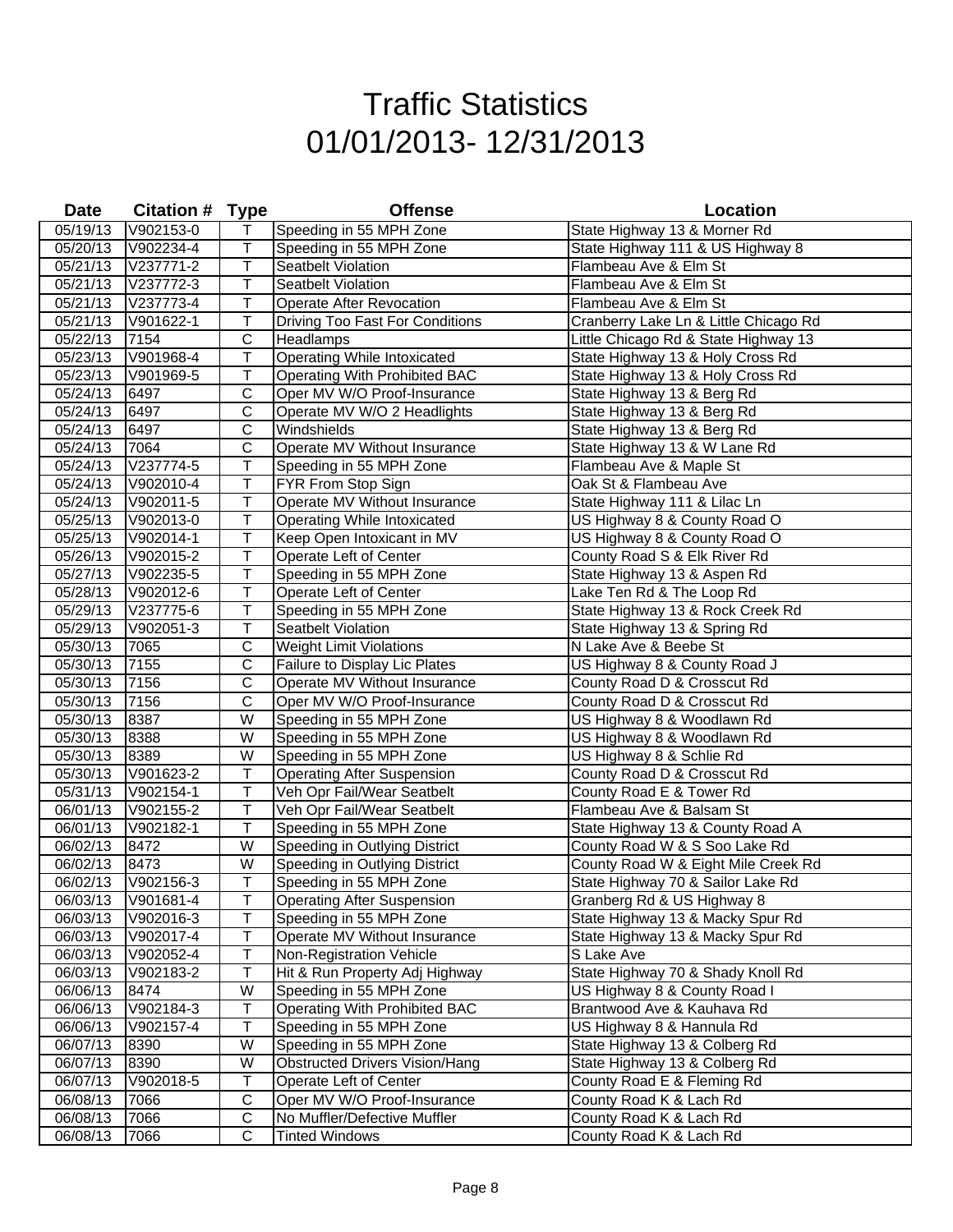| <b>Date</b> | Citation # Type |                         | <b>Offense</b>                          | Location                             |
|-------------|-----------------|-------------------------|-----------------------------------------|--------------------------------------|
| 06/08/13    | 8297            | W                       | <b>Exceed Zoned &amp; Posted Limits</b> | <b>Willow Ave</b>                    |
| 06/08/13    | V902020-0       | $\mathsf T$             | <b>Excessive Tint Side Window</b>       | County Road K & Lach Rd              |
| 06/09/13    | V901887-0       | т                       | <b>Operating While Intoxicated</b>      | State Highway 111 & Shortcut Rd      |
| 06/09/13    | V901888-1       | т                       | Operate Left of Center                  | State Highway 111 & Shortcut Rd      |
| 06/09/13    | V901889-2       | т                       | Operating With Prohibited BAC           | State Highway 111 & Shortcut Rd      |
| 06/10/13    | 8475            | W                       | Speeding in 55 MPH Zone                 | State Highway 13 & Holy Cross Rd     |
| 06/10/13    | V902019-6       | т                       | <b>Operating With Prohibited BAC</b>    | US Highway 8 & County Road O         |
| 06/11/13    | V902236-6       | Τ                       | Non-Registration Vehicle                | Price Rd & US Highway 8              |
| 06/13/13    | V901971-0       | T                       | Operating While Intoxicated             | County Road W & Danish Settlement Rd |
| 06/16/13    | 8391            | $\overline{\mathsf{W}}$ | Speeding in 55 MPH Zone                 | State Highway 13 & Shortcut Rd       |
| 06/17/13    | 8392            | $\overline{\mathsf{W}}$ | Speeding in 55 MPH Zone                 | State Highway 13 & Johnson Ave       |
| 06/17/13    | V901624-3       | $\overline{\mathsf{T}}$ | <b>Operating After Suspension</b>       | County Road W & Cemetery Rd          |
| 06/20/13    | 7158            | $\overline{C}$          | Operate MV Without Insurance            | State Highway 13 & Whitby Rd         |
| 06/20/13    | V901531-1       | Ŧ                       | Inattentive Driving                     | Tower Rd & County Road E             |
| 06/20/13    | V902237-0       | Ŧ                       | Absolute Sobriety Under 21              | State Highway 13 & County Road A     |
| 06/20/13    | V902238-1       | Ŧ                       | Operate MV Without Insurance            | State Highway 13 & County Road A     |
| 06/21/13    | V901642-0       | $\overline{\mathsf{T}}$ | Fail Notify Police of Accident          | County Road S & North Rd             |
| 06/22/13    | 6498            | $\mathsf C$             | Exhaust, Air Pollution Control          | State Highway 13 & Hilly Haven Ln    |
| 06/22/13    | V901643-1       | $\overline{\mathsf{T}}$ | Speeding in 55 MPH Zone                 | State Highway 13 & Simon Rd          |
| 06/22/13    | V901644-2       | т                       | Speeding in 55 MPH Zone                 | State Highway 13 & Rock Creek Rd     |
| 06/23/13    | V901645-3       | Τ                       | Speeding in 55 MPH Zone                 | State Highway 86 & Sugar Bush Rd     |
| 06/23/13    | V901890-3       | т                       | <b>Operating While Intoxicated</b>      | S Avon Ave & N Avon Ave              |
| 06/23/13    | V901891-4       | Τ                       | <b>Operating With Prohibited BAC</b>    | S Avon Ave & N Avon Ave              |
| 06/23/13    | V902021-1       | т                       | Failure to Attach Plate to ATV          | Boat Landing Rd & Logging Dam Rd     |
| 06/23/13    | V902022-2       | т                       | <b>Operating While Intoxicated</b>      | Flambeau Ave & Cherry St             |
| 06/23/13    | V902023-3       | Τ                       | Operate Left of Center                  | State Highway 13 & Grunerwald Rd     |
| 06/24/13    | 6740            | $\mathsf C$             | <b>Tail Lamps</b>                       | S 1st St & S 2nd Ave                 |
| 06/24/13    | 6741            | $\overline{C}$          | Non Registration of ATV                 | S 1st St & Birch St                  |
| 06/25/13    | V901830-6       | $\overline{\mathsf{T}}$ | <b>Imprudent Speed</b>                  | Ogema Prentice Rd & Morner Rd        |
| 06/26/13    | 8393            | W                       | Speeding in 55 MPH Zone                 | State Highway 13 & Larkin Rd         |
| 06/26/13    | V901646-4       | $\overline{\mathsf{T}}$ | Pass in No-Passing Zone                 | State Highway 13 & Shortcut Rd       |
| 06/28/13    | 5090            | $\overline{C}$          | Non-Registration Vehicle                | County Road W & US Highway 100       |
| 06/28/13    | 8551            | W                       | Speeding in 55 MPH Zone                 | State Highway 13 & Bennett Rd        |
| 06/28/13    | 8552            | W                       | Speeding in 55 MPH Zone                 | US Highway 8 & County Road I         |
| 06/28/13    | V901972-1       | $\overline{\mathsf{T}}$ | Operating With Prohibited BAC           | County Road W & Danish Settlement Rd |
| 06/29/13    | V902158-5       | т                       | <b>Operating After Suspension</b>       | Flambeau Ave & Balsam St             |
| 06/30/13    | V902239-2       | Т                       | <b>Operating While Intoxicated</b>      | City Wells Rd & State Highway 182    |
| 06/30/13    | V902240-3       |                         | <b>Operating With Prohibited BAC</b>    | City Wells Rd & State Highway 182    |
| 07/02/13    | 8580            | W                       | Speeding in 55 MPH Zone                 | State Highway 13 & Spring Rd         |
| 07/02/13    | V901647-5       | Τ                       | Speeding in 55 MPH Zone                 | State Highway 13 & Maple Grove Rd    |
| 07/03/13    | 8553            | $\overline{\mathsf{W}}$ | Speeding in 55 MPH Zone                 | State Highway 70 & Turner Lake Rd    |
| 07/03/13    | 8554            | W                       | Speeding in 55 MPH Zone                 | State Highway 70 & Turner Lake Rd    |
| 07/03/13    | 8555            | W                       | Speeding in 55 MPH Zone                 | State Highway 70 & Turner Lake Rd    |
| 07/03/13    | V237882-1       | T                       | Fail/Yield When Entering Alley          | State Highway 13 & Dama Rd           |
| 07/04/13    | 8556            | W                       | Speeding in 55 MPH Zone                 | State Highway 86 & County Road D     |
| 07/04/13    | V902159-6       | $\mathsf T$             | <b>Operating After Suspension</b>       | State Highway 86 & County Road D     |
| 07/04/13    | V902160-0       | $\mathsf T$             | Operate MV Without Insurance            | State Highway 86 & County Road D     |
| 07/05/13    | 8543            | W                       | Operate Left of Center                  | County Road D & County Road H        |
| 07/05/13    | V902024-4       | $\overline{\mathsf{T}}$ | Non Registration of ATV                 | Centerville Rd & State Highway 13    |
| 07/05/13    | V902025-5       | $\mathsf T$             | Transp Child in Trk Cargo Area          | County Road N & Little Rapids Rd     |
| 07/05/13    | V902076-0       | т                       | FYR From Stop Sign                      | W Solberg Lake Rd & County Park Rd   |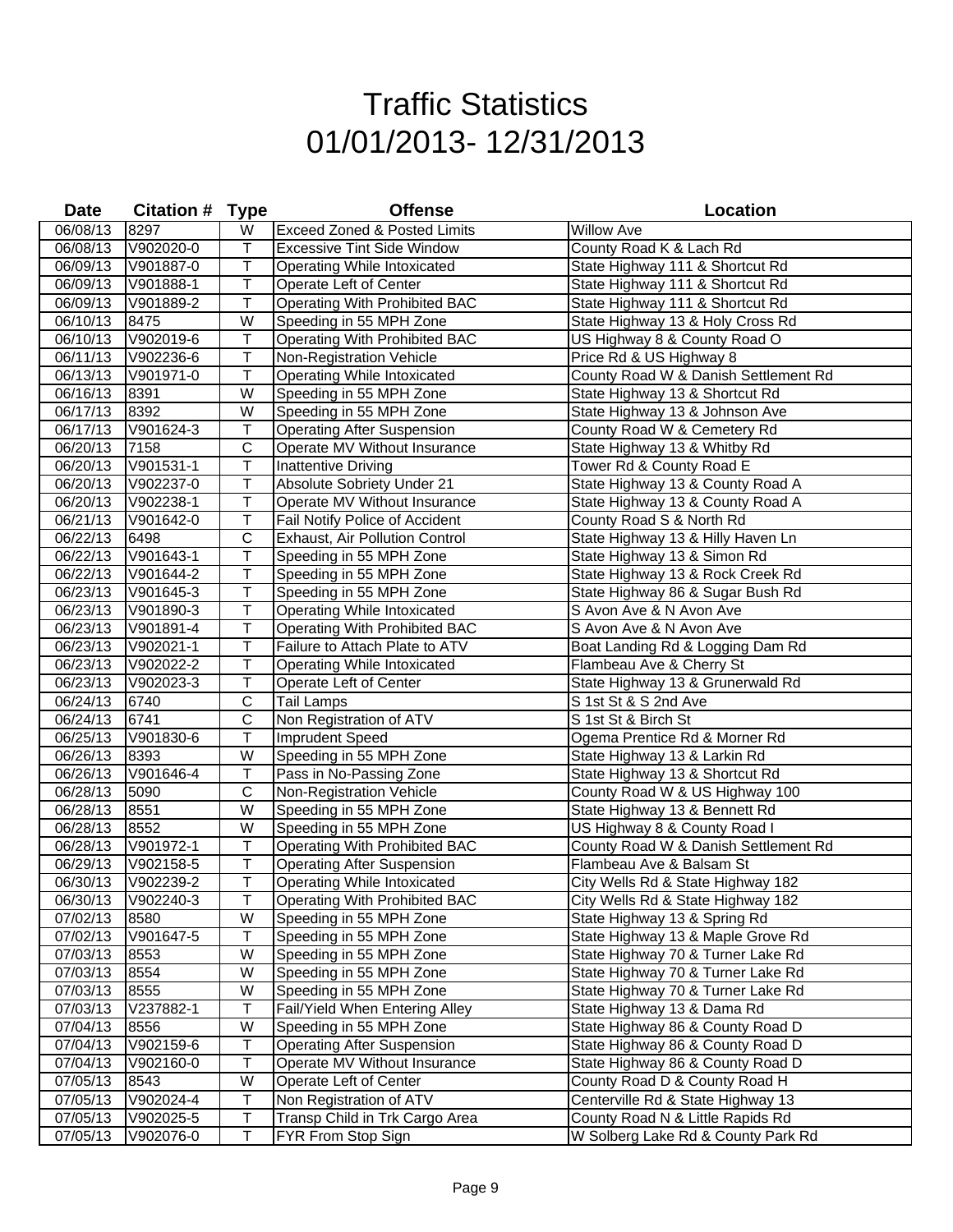| <b>Date</b> | <b>Citation # Type</b> |                         | <b>Offense</b>                        | Location                               |
|-------------|------------------------|-------------------------|---------------------------------------|----------------------------------------|
| 07/06/13    | V901973-2              | Τ                       | Operating While Intoxicated           | State Highway 13 & Hilly Haven Ln      |
| 07/08/13    | V901683-6              | т                       | Oper Veh W/Reg Rev/Susp/Canc          | State Highway 13 & Bennett Rd          |
| 07/09/13    | 7160                   | $\mathsf C$             | Improper Display (No Plates)          | N Avon Ave & Cherry St                 |
| 07/09/13    | V901625-4              | Τ                       | Oper W/Detectable Amount Cont         | State Highway 13 & Maple Grove Rd      |
| 07/09/13    | Q097528-4              | Τ                       | <b>Inattentive Driving</b>            | State Highway 13 & Springs Dr          |
| 07/10/13    | V902185-4              | т                       | Operating While Intoxicated           | US Highway 8 & Schie Rd                |
| 07/10/13    | V902186-5              | Τ                       | Operating With Prohibited BAC         | US Highway 8 & Schie Rd                |
| 07/12/13    | 7162                   | C                       | Operate MV Without Insurance          | State Highway 13 & County Road A       |
| 07/12/13    | 7162                   | $\overline{C}$          | Oper MV W/O Proof-Insurance           | State Highway 13 & County Road A       |
| 07/12/13    | 8394                   | $\overline{W}$          | Speeding in 55 MPH Zone               | State Highway 13 & Aspen Rd            |
| 07/12/13    | 8395                   | $\overline{\mathsf{W}}$ | Speeding in 55 MPH Zone               | US Highway 8 & Wayman Rd               |
| 07/12/13    | 8396                   | $\overline{\mathsf{W}}$ | Failure to Dim Headlights - 500 ft    | US Highway 8 & Pikes Peak Rd           |
| 07/13/13    | 6839                   | $\overline{C}$          | Improperly Attached Lic Plates        | State Highway 70 & Riley Lake Rd       |
| 07/13/13    | 8557                   | $\overline{W}$          | Speeding in 55 MPH Zone               | Shady Knoll Rd & Whitmore Rd           |
| 07/13/13    | 8558                   | $\overline{\mathsf{W}}$ | Speeding in 55 MPH Zone               | State Highway 70 & Shady Knoll Rd      |
| 07/13/13    | V902161-1              | Τ                       | Speeding in 55 MPH Zone               | State Highway 70 & Sailor Lake Rd      |
| 07/13/13    | V902162-2              | Τ                       | Speeding in 55 MPH Zone               | State Highway 70 & Shady Knoll Rd      |
| 07/13/13    | V902163-3              | Τ                       | Operate MV Without Insurance          | State Highway 70 & Riley Lake Rd       |
| 07/14/13    | 6840                   | C                       | Failure to Display Lic Plates         | Beebe St & Center Ave                  |
| 07/14/13    | 6840                   | $\mathbf C$             | Windshields                           | Beebe St & Center Ave                  |
| 07/14/13    | 6841                   | $\mathsf C$             | Failure to Display Lic Plates         | N Lake Ave & County Road F             |
| 07/14/13    | 6841                   | $\overline{C}$          | Fail/Notify Address Change            | N Lake Ave & County Road F             |
| 07/14/13    | 8560                   | W                       | Pass in No-Passing Zone               | State Highway 13 & Spring Rd           |
| 07/14/13    | V902164-4              | T                       | Oper MV W/O Proof-Insurance           | N Lake Ave & County Road F             |
| 07/15/13    | 6814                   | C                       | Headlamps                             | US Highway 8 & Pass Rd                 |
| 07/16/13    | 7163                   | $\overline{\text{c}}$   | <b>Excessive Tint Side Window</b>     | State Highway 13 & County Road G       |
| 07/16/13    | 7163                   | $\mathsf C$             | <b>Obstructed Drivers Vision/Hang</b> | State Highway 13 & County Road G       |
| 07/17/13    | 7294                   | W                       | Speeding in 55 MPH Zone               | US Highway 8 & Beaumont Rd             |
| 07/19/13    | V901648-6              | T                       | Speeding in 55 MPH Zone               | US Highway 8 & E Branch Rd             |
| 07/19/13    | V902276-4              | T                       | Operate W/O Valid License             | County Road F & N Minnow Lake Rd       |
| 07/19/13    | V902277-5              | T                       | Permit Unauth Person Opr MV           | County Road F & N Minnow Lake Rd       |
| 07/21/13    | 6815                   | $\mathbf C$             | Headlamps                             | State Highway 13 & Paradise Ln         |
| 07/21/13    | 6816                   | $\mathsf C$             | Improper Display (No Plates)          | State Highway 13 & US Highway 8        |
| 07/21/13    | 8581                   | W                       | Speeding in 55 MPH Zone               | US Highway 8 & State Highway 111       |
| 07/21/13    | V901649-0              | т                       | Speeding in 55 MPH Zone               | US Highway 8 & Hay Creek Rd            |
| 07/21/13    | V901650-1              | т                       | Exceed Zoned & Posted Limits          | US Highway 8 & County Road A           |
| 07/22/13    | 8298                   | $\overline{\mathsf{W}}$ | Speeding in 55 MPH Zone               | State Highway 13 & US Highway 8        |
| 07/25/13    | V901974-3              |                         | Operating With Prohibited BAC         | State Highway 13 & Hilly Haven Ln      |
| 07/25/13    | V902077-1              | т                       | Operating While Intoxicated           | State Highway 13 & Grunerwald Rd       |
| 07/25/13    | V902278-6              | т                       | Speeding on City Highway              | County Road H & Beach Rd               |
| 07/25/13    | V902279-0              | т                       | Speeding in 55 MPH Zone               | State Highway 13 & Princeton Valley Ln |
| 07/26/13    | 7164                   | $\overline{\text{c}}$   | Unclean/Defect Lights or Refle        | County Road A & State Highway 13       |
| 07/26/13    | 7165                   | $\overline{\text{c}}$   | <b>Cracked Windshield</b>             | US Highway 8 & W Knox Rd               |
| 07/26/13    | 7165                   | C                       | Non-Registration Vehicle              | US Highway 8 & W Knox Rd               |
| 07/26/13    | 7166                   | $\overline{\text{c}}$   | <b>Cracked Windshield</b>             | Chicago Ave & US Highway 8             |
| 07/26/13    | 7166                   | $\overline{C}$          | Operate W/O Carrying License          | Chicago Ave & US Highway 8             |
| 07/26/13    | V902187-6              | T                       | Speeding in 55 MPH Zone               | State Highway 13 & Holy Cross Rd       |
| 07/29/13    | V902078-2              | T                       | Operate Left of Center                | State Highway 13 & Boyer Rd            |
| 07/29/13    | V902188-0              | т                       | Fail Notify Police of Accident        | State Highway 86 & County Road C       |
| 07/29/13    | V902189-1              | т                       | Operate MV Without Insurance          | State Highway 86 & County Road C       |
| 07/29/13    | V902190-2              | т                       | Inattentive Driving                   | State Highway 86 & County Road C       |
|             |                        |                         |                                       |                                        |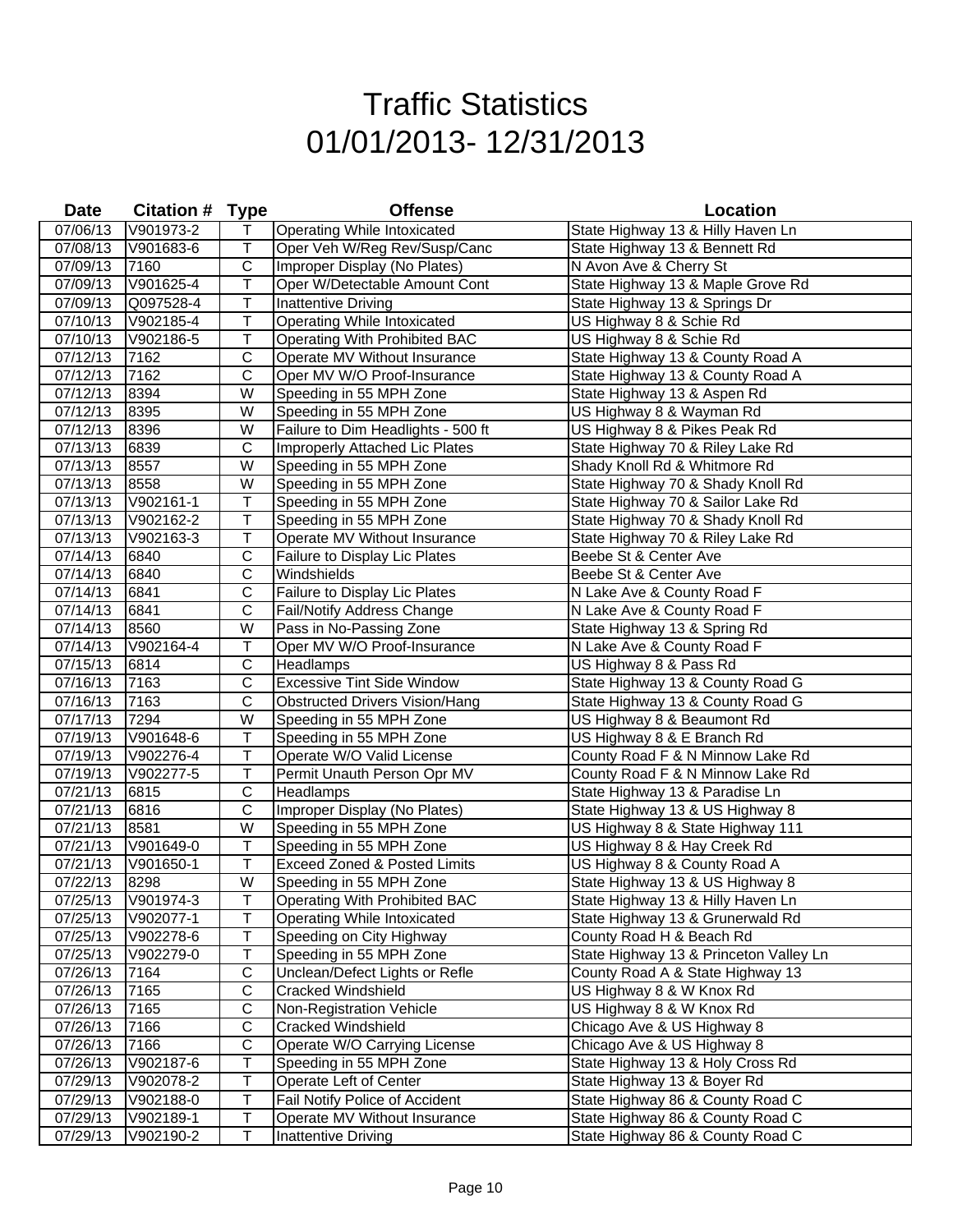| <b>Date</b> | <b>Citation # Type</b> |                         | <b>Offense</b>                        | <b>Location</b>                              |
|-------------|------------------------|-------------------------|---------------------------------------|----------------------------------------------|
| 07/30/13    | V901892-5              | т                       | Non-Registration Vehicle              | Rock Creek Rd & State Highway 13             |
| 07/31/13    | 6817                   | C                       | Operate W/O Required Lamps            | State Highway 182 & Cedar St                 |
| 07/31/13    | V902165-5              | т                       | Operate MV Without Insurance          | Flambeau Ave & Elm St                        |
| 08/01/13    | 7167                   | C                       | Passenger Obstruct Driver Oper        | State Highway 13 & Old 13 Rd                 |
| 08/01/13    | 7167                   | $\mathsf C$             | No Muffler/Defective Muffler          | State Highway 13 & Old 13 Rd                 |
| 08/01/13    | 8561                   | W                       | Speeding in 55 MPH Zone               | County Road A & County Road K                |
| 08/02/13    | 8398                   | W                       | Speeding on City Highway              | N 4th Ave & N 9th St                         |
| 08/02/13    | 8399                   | W                       | FYR From Stop Sign                    | State Highway 13 & Tower Ln                  |
| 08/03/13    | 7168                   | $\overline{C}$          | No Muffler/Defective Muffler          | State Highway 13 & Tower Rd                  |
| 08/03/13    | 7169                   | $\overline{\text{c}}$   | Improperly Attatched Lic Plates       | N 9th St & N 3rd Ave                         |
| 08/03/13    | 7169                   | $\overline{C}$          | No Muffler/Defective Muffler          | N 9th St & N 3rd Ave                         |
| 08/03/13    | 8400                   | $\overline{W}$          | Speeding in 55 MPH Zone               | State Highway 13 & Tower Rd                  |
| 08/03/13    | 8601                   | $\overline{W}$          | Speeding on City Highway              | N 1st Ave & N 9th St                         |
| 08/03/13    | V902201-6              | Ŧ                       | Speeding in 55 MPH Zone               | State Highway 13 & Pine Ln                   |
| 08/04/13    | 7170                   | $\overline{C}$          | Oper MV W/O Proof-Insurance           | S 5th Ave & S 1st St                         |
| 08/04/13    | 7170                   | $\overline{C}$          | Improper Vehicle Tail Lights          | S 5th Ave & S 1st St                         |
| 08/04/13    | 8602                   | $\overline{\mathsf{W}}$ | FYR From Stop Sign                    | N 9th St & N 3rd Ave                         |
| 08/04/13    | V902280-1              | Τ                       | Oper Veh W/Reg Rev/Susp/Canc          | N 9th St & N 2nd Ave                         |
| 08/06/13    | 8607                   | W                       | Speeding in 55 MPH Zone               | State Highway 70 & Hemlock Rd                |
| 08/08/13    | 7172                   | $\mathsf C$             | Operate W/O Carrying License          | Railroad Ave & Cherry St                     |
| 08/08/13    | 7172                   | $\mathsf C$             | Oper MV W/O Proof-Insurance           | Railroad Ave & Cherry St                     |
| 08/08/13    | 7173                   | $\overline{C}$          | Non-Registration Vehicle              | Granberg Rd & US Highway 8                   |
| 08/08/13    | 7173                   | $\mathsf C$             | Improper Display (No Plates)          | Granberg Rd & US Highway 8                   |
| 08/08/13    | 7174                   | $\mathsf C$             | Unclean/Defect Lights or Refle        | Flambeau Ave & Storms Rd                     |
| 08/08/13    | 7175                   | $\mathsf C$             | Oper MV W/O Proof-Insurance           | US Highway 8 & County Road A                 |
| 08/08/13    | 7175                   | $\overline{\text{c}}$   | Unclean/Defect Lights or Refle        | US Highway 8 & County Road A                 |
| 08/08/13    | 8603                   | W                       | Speeding in 55 MPH Zone               | State Highway 13 & Aspen Rd                  |
| 08/08/13    | V902281-2              | $\top$                  | <b>Operating After Suspension</b>     | US Highway 8 & Granberg Rd                   |
| 08/09/13    | 8604                   | W                       | Speeding in 55 MPH Zone               | State Highway 70 & Clover Creek Rd           |
| 08/09/13    | 8605                   | $\overline{W}$          | Speeding in 55 MPH Zone               | State Highway 70 & Hemlock Rd                |
| 08/09/13    | 8606                   | W                       | Speeding in 55 MPH Zone               | State Highway 70 & Riley Lake Rd             |
| 08/09/13    | V902282-3              | $\top$                  | Speeding in 55 MPH Zone               | State Highway 70 & Hemlock Rd                |
| 08/10/13    | V902241-4              | $\top$                  | Speeding in 55 MPH Zone               | State Highway 13 & Westberg Rd               |
| 08/11/13    | V902166-6              | т                       | Speeding in 55 MPH Zone               | US Highway 8 & Aspen Rd                      |
| 08/11/13    | V902167-0              | т                       | Speeding in 55 MPH Zone               | State Highway 13 & Sunrise Ln                |
| 08/11/13    | V902168-1              | т                       | Speeding in 55 MPH Zone               | State Highway 13 & US Highway 8              |
| 08/12/13    | Q097537-6              | т                       | <b>Inattentive Driving</b>            | US Highway 8 & Price Rd                      |
| 08/13/13    | 6499                   | C                       | No Muffler/Defective Muffler          | State Highway 13 & Whitby Rd                 |
| 08/13/13    | 6500                   | $\overline{\text{c}}$   | Non-Registration Vehicle              | Progress St & Center St                      |
| 08/13/13    | 7067                   | $\overline{\mathsf{W}}$ | Operate MV Without Insurance          | N Minnow Lake Rd                             |
| 08/15/13    | Q098201-5              | т                       | Imprudent Speed                       | County Road F & Tingo Rd                     |
| 08/17/13    | 8583                   | $\overline{\mathsf{W}}$ | Speeding in 55 MPH Zone               | State Highway 70 & Chizek Rd                 |
| 08/17/13    | V901751-4              | т                       | Speeding in 55 MPH Zone               | State Highway 70 & Pixley Wilderness West Rd |
| 08/17/13    | V901975-4              | Τ                       | Operating While Intoxicated           | County Road W                                |
| 08/17/13    | V902079-3              | Τ                       | Speeding on Semiurban Highway         | Dama Rd & State Highway 13                   |
| 08/18/13    | V902026-6              | т                       | <b>Absolute Sobriety Under 21</b>     | State Highway 13 & Spring Inn Rd             |
| 08/19/13    | 6818                   | $\overline{C}$          | Operate MV W/O 2 Headlights           | US Highway 8 & Woodlawn Rd                   |
| 08/19/13    | V901893-6              | T                       | Fail Notify Police of Accident        | N Lake Ave & Old 13 Rd                       |
| 08/21/13    | 7176                   | $\mathsf C$             | Operate MV Without Insurance          | S Lake Ave & Oak St                          |
| 08/21/13    | 7176                   | $\mathsf C$             | <b>Obstructed Drivers Vision/Load</b> | S Lake Ave & Oak St                          |
| 08/21/13    | 7176                   | $\mathsf C$             | No Muffler/Defective Muffler          | S Lake Ave & Oak St                          |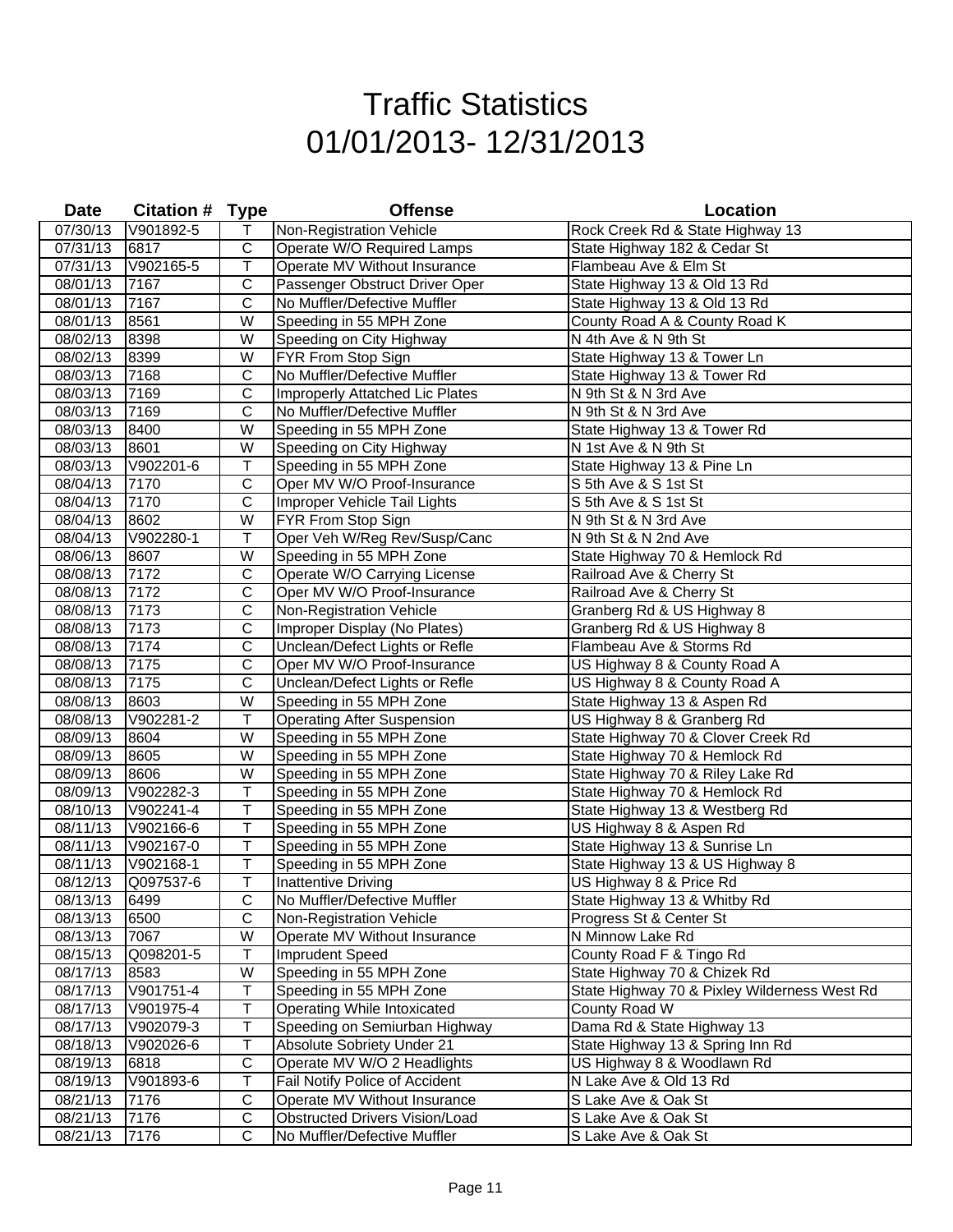| <b>Date</b>           | Citation # Type |                         | <b>Offense</b>                          | <b>Location</b>                           |
|-----------------------|-----------------|-------------------------|-----------------------------------------|-------------------------------------------|
| 08/22/13              | V902191-3       | т                       | <b>Inattentive Driving</b>              | US Highway 8 & Lound Rd                   |
| 08/25/13              | 6842            | $\mathsf C$             | Failure to Display Lic Plates           | State Highway 13 & County Road X          |
| 08/25/13              | 6843            | $\mathsf C$             | Non-Registration Vehicle                | County Road N & Burr Oak Rd               |
| 08/25/13              | V902169-2       | т                       | Oper MV W/O Proof-Insurance             | Burr Oak Rd & County Road N               |
| 08/25/13              | V902242-5       | Τ                       | <b>Operating While Intoxicated</b>      | County Road W & S Long Lake Rd            |
| 08/25/13              | V902243-6       | Т                       | Operating With Prohibited BAC           | County Road W & S Long Lake Rd            |
| 08/25/13              | V902244-0       | Τ                       | Fail/Stop at Stop Sign                  | Beebe St & N Avon Ave                     |
| 08/25/13              | V902245-1       | Т                       | Operate MV Without Insurance            | County Road W & S Long Lake Rd            |
| 08/26/13              | Q098202-6       | T                       | Imprudent Speed                         | State Highway 13 & Aspen Rd               |
| 08/26/13              | Q098203-0       | т                       | Pass on Hill or Curve                   | State Highway 13 & Aspen Rd               |
| $\overline{08/29/13}$ | 6844            | $\overline{\text{c}}$   | Failure to Display Lic Plates           | S Lake Ave & Chestnut St                  |
| 08/29/13              | 6844            | $\overline{C}$          | <b>Operating After Suspension</b>       | S Lake Ave & Chestnut St                  |
| 08/29/13              | 6844            | $\overline{\mathsf{C}}$ | Oper MV W/O Proof-Insurance             | S Lake Ave & Chestnut St                  |
| 08/29/13              | V902246-2       | $\overline{\mathsf{T}}$ | Speeding in 55 MPH Zone                 | US Highway 8 & Lound Rd                   |
| 08/30/13              | 6501            | $\overline{C}$          | Operate MV W/O 2 Headlights             | US Highway 8 & Cemetery Rd                |
| 08/30/13              | 6742            | $\overline{C}$          | Oper MV W/O Proof-Insurance             | State Highway 13 & Pine Ln                |
| 08/30/13              | 7177            | $\overline{C}$          | Unclean/Defect Lights or Refle          | US Highway 8 & County Road YY             |
| 08/30/13              | 7178            | $\mathsf C$             | Non-Registration Vehicle                | US Highway 8 & Cemetery Rd                |
| 08/30/13              | 8403            | W                       | Speeding in 55 MPH Zone                 | State Highway 13 & Bennett Rd             |
| 08/30/13              | 8608            | W                       | Speeding in 55 MPH Zone                 | US Highway 8 & Pikes Peak Rd              |
| 08/30/13              | V901894-0       | Τ                       | Operate MV Without Insurance            | State Highway 13 & US Highway 8           |
| 08/31/13              | 7179            | $\mathsf C$             | Operate MV Without Insurance            | US Highway 8 & County Road A              |
| 08/31/13              | 8227            | $\overline{W}$          | Operate ATV W/O Headgear                | Van Dusen St & Town St                    |
| 08/31/13              | 8299            | W                       | Exceed Zoned & Posted Limits            | US Highway 8 & Aspen Rd                   |
| 08/31/13              | 8609            | W                       | Exceed Zoned & Posted Limits            | US Highway 8 & Railroad Ave               |
| 08/31/13              | V902283-4       | Τ                       | <b>Operating While Intoxicated</b>      | State Highway 70 & Riley Lake Rd          |
| 08/31/13              | V901752-5       | Τ                       | Speeding on Semiurban Highway           | Agenda Rd & Hoot Owl Rd                   |
| 08/31/13              | V901895-1       | $\overline{\mathsf{T}}$ | Speeding in 55 MPH Zone                 | US Highway 8 & Old 8 Rd                   |
| 08/31/13              | V902080-4       | $\overline{\mathsf{T}}$ | Operate ATV on Highway                  | US Highway 8 & Cemetery Rd                |
| 08/31/13              | V902081-5       | T                       | Oper Veh W/Reg Rev/Susp/Canc            | Lake Rd & South Fork Rd                   |
| 09/01/13              | 7180            | $\mathsf C$             | <b>Obstructed Drivers Vision/Load</b>   | US Highway 8 & County Road A              |
| 09/01/13              | 7180            | $\overline{C}$          | Operate W/O Required Lamps              | US Highway 8 & County Road A              |
| 09/01/13              | V901753-6       | Τ                       | Speeding in 55 MPH Zone                 | US Highway 8 & Chicago Ave                |
| 09/01/13              | V902284-5       | T                       | <b>Absolute Sobriety Under 21</b>       | US Highway 8 & County Road A              |
| 09/03/13              | V902171-4       | Τ                       | Speeding in 55 MPH Zone                 | US Highway 8 & County Road A              |
| 09/03/13              | V902172-5       | Т                       | FYR to Stop for Emergency Veh           | US Highway 8 & Miller Rd                  |
| 09/03/13              | V902170-3       | т                       | Operating While Intoxicated             | US Highway 8 & Miller Rd                  |
| 09/04/13              | 8300            | w                       | Speeding in 55 MPH Zone                 | State Highway 13 & Aspen Rd               |
| 09/04/13              | V902027-0       | Τ                       | Operating With Prohibited BAC           | County Road W                             |
| 09/06/13              | V902247-3       | т                       | Speeding in 55 MPH Zone                 | State Highway 13 & Simon Rd               |
| 09/07/13              | 7295            | $\overline{W}$          | Exceed Zoned & Posted Limits            | Agenda Rd & N River Rd                    |
| 09/07/13              | 8562            | $\overline{\mathsf{W}}$ | <b>Exceed Zoned &amp; Posted Limits</b> | State Highway 86 & 1st St                 |
| 09/08/13              | V902173-6       | Τ                       | <b>Operating While Intoxicated</b>      | County Road F & Shortcut Rd               |
| 09/08/13              | V902174-0       | т                       | Operating With Prohibited BAC           | County Road F & Shortcut Rd               |
| 09/08/13              | Q097803-6       | Τ                       | <b>Operating With Prohibited BAC</b>    | County Road N & Web Creek Rd              |
| 09/08/13              | Q097804-0       | $\mathsf T$             | Failure to Dim Headlights - 500 ft      | County Road N & Web Creek Rd              |
| 09/08/13              | Q098204-1       | т                       | Operating While Intoxicated             | County Road N & Web Creek Rd              |
| 09/09/13              | 6820            | $\overline{C}$          | Operate MV W/O 2 Headlights             | Town St                                   |
| 09/09/13              | V901754-0       | T                       | Fail Notify Police of Accident          | Carpenter Creek Rd & Danish Settlement Rd |
| 09/10/13              | V901755-1       | Τ                       | Pass on Hill or Curve                   | County Road W & S Long Lake Rd            |
| 09/10/13              | V902202-0       | т                       | <b>Operating After Suspension</b>       | US Highway 8 & Town St                    |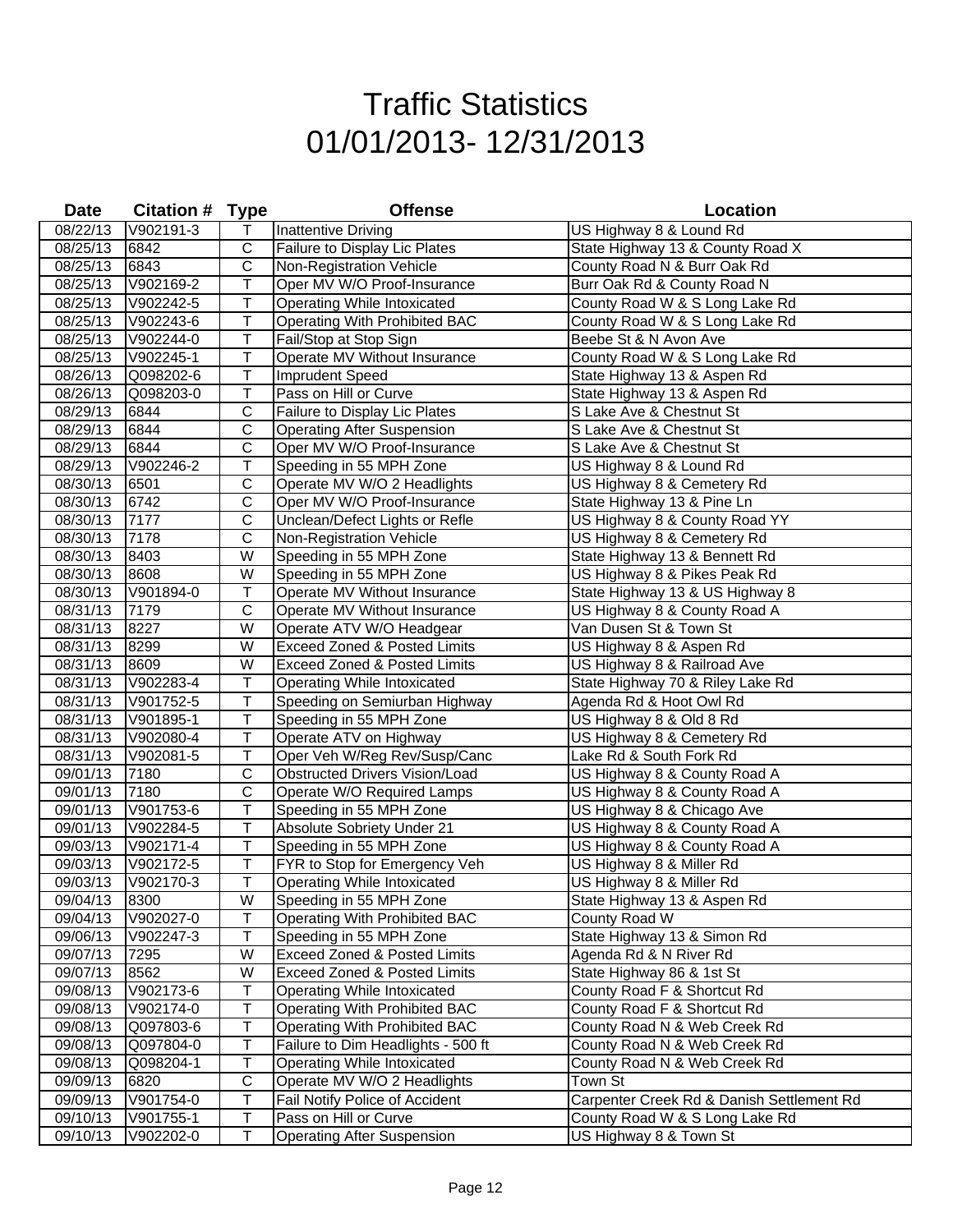| <b>Date</b> | Citation # Type |                         | <b>Offense</b>                          | Location                            |
|-------------|-----------------|-------------------------|-----------------------------------------|-------------------------------------|
| 09/11/13    | Q097601-0       | т                       | Oper MV W/O Proof-Insurance             | County Road F & Shortcut Rd         |
| 09/11/13    | Q097602-1       | Ŧ                       | <b>Non-Registration Vehicle</b>         | County Road F & Shortcut Rd         |
| 09/12/13    | Q098205-2       | Τ                       | Failure to Display Lic Plates           | State Highway 111 & Sykora Ln       |
| 09/12/13    | Q098901-5       | Τ                       | Speeding in 55 MPH Zone                 | State Highway 111 & Sykora Ln       |
| 09/12/13    | Q098902-6       | т                       | Speeding in 55 MPH Zone                 | State Highway 70 & County Road F    |
| 09/14/13    | <b>HJ900C3B</b> | W                       | Owner Resp/Improp Equip Veh             | Morner Rd & Ogema Prentice Rd       |
| 09/14/13    | J900C3B01       | W                       | <b>Mirrors</b>                          | Ogema Prentice Rd & Morner Rd       |
| 09/17/13    | Q097805-1       | т                       | Operate MV Without Insurance            | State Highway 13 & W Lane Rd        |
| 09/18/13    | Q098206-3       | т                       | Pass in No-Passing Zone                 | US Highway 8 & Spur Rd              |
| 09/19/13    | 8584            | $\overline{\mathsf{W}}$ | <b>Exceed Zoned &amp; Posted Limits</b> | Agenda Rd & Cross Rd                |
| 09/19/13    | 8585            | $\overline{\mathsf{W}}$ | Exceed Zoned & Posted Limits            | Agenda Rd & Cross Rd                |
| 09/19/13    | J900C3B03       | $\overline{\mathsf{W}}$ | Operate MV Without Insurance            | State Highway 13 & White Rock Rd    |
| 09/19/13    | J900C3B03       | $\overline{\mathsf{W}}$ | No Muffler/Defective Muffler            | State Highway 13 & White Rock Rd    |
| 09/19/13    | J900C3B04       | $\overline{\mathsf{W}}$ | <b>Exceed Zoned &amp; Posted Limits</b> | Agenda Rd & Cross Rd                |
| 09/20/13    | HJ900J1GF       | $\overline{\mathsf{W}}$ | Exceed Zoned & Posted Limits            | Agenda Rd & Hoot Owl Rd             |
| 09/20/13    | J900FKD6R       | $\overline{\mathsf{W}}$ | Operate W/O Required Lamps              | State Highway 13 & Dama Rd          |
| 09/20/13    | J900FKD6S       | $\overline{\mathsf{W}}$ | Speeding in 55 MPH Zone                 | State Highway 13 & Larkin Rd        |
| 09/20/13    | J900FKD6T       | W                       | Speeding in 55 MPH Zone                 | State Highway 13 & Larkin Rd        |
| 09/20/13    | J900FKD6V       | W                       | Headlamps                               | US Highway 8 & County Road A        |
| 09/20/13    | J900J1GFL       | W                       | Exceed Zoned & Posted Limits            | Agenda Rd & Hoot Owl Rd             |
| 09/20/13    | Q098903-0       | Τ                       | Non-Registration Vehicle                | Riverview Rd & US Highway 8         |
| 09/20/13    | Q098904-1       | Τ                       | Operate MV Without Insurance            | Riverview Rd & US Highway 8         |
| 09/20/13    | Q099102-3       | Τ                       | Pass in No-Passing Zone                 | State Highway 13 & Larkin Rd        |
| 09/20/13    | Q099103-4       | т                       | Oper MV W/O Proof-Insurance             | County Road A & US Highway 8        |
| 09/22/13    | J900J1GFJ       | W                       | Speeding in 55 MPH Zone                 | State Highway 111 & Link Rd         |
| 09/22/13    | J900RFP3G       | W                       | Speeding in 55 MPH Zone                 | Agenda Rd & Hoot Owl Rd             |
| 09/22/13    | Q099501-3       | т                       | Possess Open Intoxicants in MV          | Cedar St                            |
| 09/23/13    | 7002            | C                       | Speeding in 55 MPH Zone                 | State Highway 13 & Lake Shore Dr    |
| 09/23/13    | 7002            | $\overline{\text{c}}$   | <b>Obstructed Drivers Vision/Sign</b>   | State Highway 13 & Lake Shore Dr    |
| 09/23/13    | 7002            | $\overline{\text{c}}$   | Windshields                             | State Highway 13 & Lake Shore Dr    |
| 09/23/13    | Q098207-4       | T                       | <b>Imprudent Speed</b>                  | County Road F & Mount Pelee Rd      |
| 09/24/13    | 6821            | $\overline{C}$          | Headlamps                               | US Highway 8 & Granberg Rd          |
| 09/25/13    | 7181            | $\overline{\mathsf{W}}$ | <b>Cracked Windshield</b>               | Birch St & Sherry Ave               |
| 09/25/13    | 7181            | $\overline{W}$          | Oper MV W/O Proof-Insurance             | Birch St & Sherry Ave               |
| 09/25/13    | 7181            | $\overline{\mathsf{W}}$ | Unclean/Defect Lights or Refle          | Birch St & Sherry Ave               |
| 09/25/13    | 8610            | $\overline{\mathsf{W}}$ | Speeding in 55 MPH Zone                 | County Road F & North Rd            |
| 09/25/13    | 00DBC3G         | $\overline{\mathsf{W}}$ | Speeding on City Highway                | W Central Ave                       |
| 09/25/13    | 00DBC3H         | W                       | <b>Exceed Zoned &amp; Posted Limits</b> | Agenda Rd                           |
| 09/25/13    | 00DBC3J         | W                       | Speeding in 55 MPH Zone                 | <b>Holy Cross Rd</b>                |
| 09/25/13    | HJ900DBC        | W                       | <b>Exceed Zoned &amp; Posted Limits</b> | Agenda Rd & Hoot Owl Rd             |
| 09/25/13    | J900DBC3G       | W                       | Speeding on City Highway                | W Central Ave & Elm St              |
| 09/25/13    | J900DBC3J       | W                       | Speeding in 55 MPH Zone                 | State Highway 13 & Holy Cross Rd    |
| 09/25/13    | V902203-1       | т                       | <b>Operating While Intoxicated</b>      | County Road G & Bjorklund Rd        |
| 09/25/13    | V901896-2       | т                       | Hit & Run Unattended Vehicle            | Holmes St & 1st St                  |
| 09/26/13    | 00DBC3M         | W                       | <b>Obstructed Drivers Vision/Hang</b>   | State Highway 13                    |
| 09/26/13    | 00FKD6X         | W                       | Headlamps                               | State Highway 13                    |
| 09/26/13    | 00FKD6Z         | W                       | <b>Headlamps</b>                        | County Road G                       |
| 09/27/13    | 6374            | $\mathsf C$             | No Muffler/Defective Muffler            | West Rd & Main St                   |
| 09/27/13    | J900DBC3L       | W                       | Operate MV Without Insurance            | County Road F & Warner Dr           |
| 09/27/13    | J900DBC3L       | W                       | Speeding on Semiurban Highway           | County Road F & Warner Dr           |
| 09/27/13    | Q098701-1       | Τ                       | FYR When Emerging from Alley            | State Highway 70 & Divine Rapids Rd |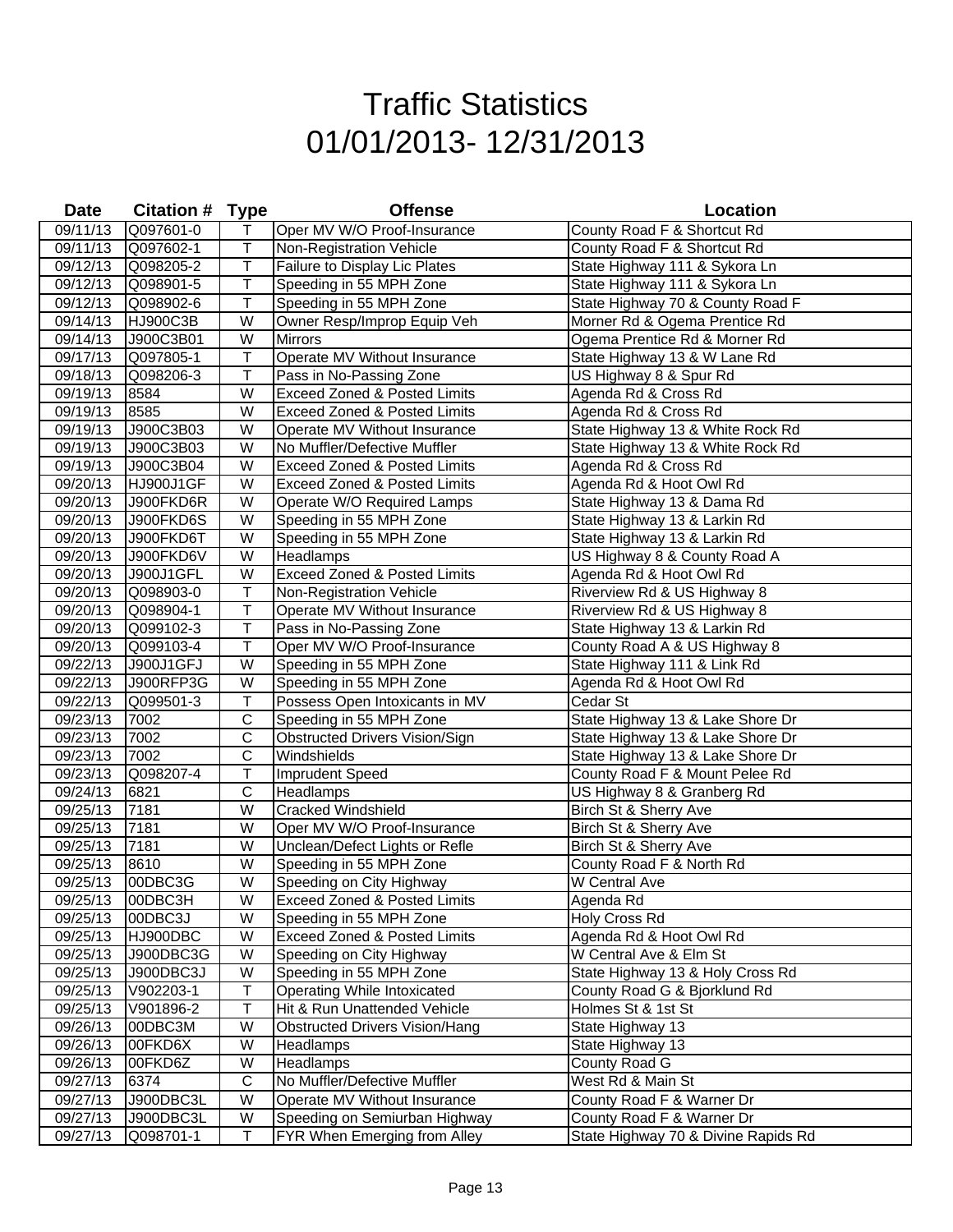| <b>Date</b> | <b>Citation # Type</b> |                         | <b>Offense</b>                     | <b>Location</b>                      |
|-------------|------------------------|-------------------------|------------------------------------|--------------------------------------|
| 09/27/13    | Q098702-2              | Τ                       | Speeding on Semiurban Highway      | County Road F & Warner Dr            |
| 09/29/13    | J900FKD70              | W                       | Operate Left of Center             | Shady Knoll Rd & Twin Lakes Rd       |
| 09/29/13    | Q098703-3              | $\mathsf T$             | Stop/Stand Prohb by Sign           | County Road C & Anderson Rd          |
| 09/30/13    | 00DBC3K                | W                       | Speeding in 55 MPH Zone            | State Highway 13                     |
| 09/30/13    | J900DBC3N              | W                       | Speeding in 55 MPH Zone            | State Highway 13 & County Road G     |
| 10/01/13    | J900DBC3Q              | W                       | Speeding in 55 MPH Zone            | State Highway 111 & Hurban Rd        |
| 10/01/13    | J900DBC3S              | W                       | Failure to Display Lic Plates      | State Highway 111 & Lake Ten Rd      |
| 10/01/13    | Q098705-5              | $\mathsf T$             | Operate After Revocation           | State Highway 111 & Lake Ten Rd      |
| 10/01/13    | Q098704-4              | Т                       | Operate MV Without Insurance       | US Highway 8 & Chicago Ave           |
| 10/01/13    | Q098706-6              | T                       | Operate MV Without Insurance       | State Highway 111 & Lake Ten Rd      |
| 10/02/13    | 8626                   | $\overline{\mathsf{W}}$ | Speeding in 55 MPH Zone            | State Highway 13 & Whitby Rd         |
| 10/02/13    | Q097603-2              | Ŧ                       | Operate After Revocation           | County Road F & Town Hall Rd         |
| 10/03/13    | Q097806-2              | Ŧ                       | Non-Registration Vehicle           | County Road F & Shortcut Rd          |
| 10/04/13    | J900DBC3T              | $\overline{\mathsf{W}}$ | Non-Registration Vehicle           | Dynamite Rd                          |
| 10/04/13    | J900DBC3T              | $\overline{\mathsf{W}}$ | Operate W/O Valid License          | Dynamite Rd                          |
| 10/05/13    | J900DBC3R              | $\overline{\mathsf{W}}$ | Speeding in 55 MPH Zone            | State Highway 182 & Old 182 Rd       |
| 10/08/13    | Q099502-4              | Т                       | Speeding in 55 MPH Zone            | State Highway 13 & Aspen Rd          |
| 10/09/13    | J900FKD73              | W                       | Speeding in 55 MPH Zone            | US Highway 8 & Schie Rd              |
| 10/09/13    | J900FKD74              | W                       | Failure to Display Lic Plates      | State Highway 13 & Bennett Rd        |
| 10/12/13    | J900DBC3W              | W                       | Improper Display (No Plates)       | State Highway 13 & Aspen Rd          |
| 10/12/13    | J900DBC3X              | W                       | No Muffler/Defective Muffler       | State Highway 86 & Ogema Prentice Rd |
| 10/12/13    | V902204-2              | Τ                       | Cause Injury by OWI                | County Road S & County Road W        |
| 10/12/13    | Q098707-0              | Τ                       | Operate ATV on Highway             | State Highway 86 & Ogema Prentice Rd |
| 10/13/13    | J900DBC3Z              | W                       | No Muffler/Defective Muffler       | State Highway 111 & State Highway 13 |
| 10/13/13    | J900DBC40              | W                       | Illegal Use of Radio, Etc.         | State Highway 13 & Liberty Ln        |
| 10/13/13    | J900DBC41              | W                       | Operate MV Without Insurance       | State Highway 13 & Liberty Ln        |
| 10/13/13    | Q098708-1              | $\mathsf T$             | Speeding in 55 MPH Zone            | US Highway 8 & Moonshine Alley       |
| 10/14/13    | Q099105-6              | T                       | Operate MV Without Insurance       | Railroad Ave & Washington St         |
| 10/15/13    | Q098208-5              | $\overline{\top}$       | Operating While Intoxicated        | N Lake Ave & Shaw St                 |
| 10/19/13    | J900FKD76              | W                       | Non-Registration Vehicle           | Railroad Ave & South St              |
| 10/21/13    | 900C3B09               | W                       | <b>Truck Following Too Closely</b> | State Highway 13 & Simon Rd          |
| 10/21/13    | Q098209-6              | $\overline{\mathsf{T}}$ | Non-Registration Vehicle           | Squaw Creek Rd & Old 13 Rd           |
| 10/22/13    | 900DBC42               | W                       | Failure to Display Lic Plates      | US Highway 8 & Miller Rd             |
| 10/22/13    | 900FKD78               | W                       | Speeding in 55 MPH Zone            | State Highway 13 & Shortcut Rd       |
| 10/22/13    | J900FKD79              | W                       | Failure to Display Lic Plates      | State Highway 13 & Voight Rd         |
| 10/22/13    | Q098210-0              | T                       | Operate After Revocation           | Cherry St & W Central Ave            |
| 10/22/13    | Q098709-2              | Τ                       | Operate MV Without Insurance       | US Highway 8 & Miller Rd             |
| 10/22/13    | Q099106-0              |                         | Speeding in 55 MPH Zone            | State Highway 70 & County Road B     |
| 10/23/13    | 7182                   | $\overline{C}$          | Operate MV Without Insurance       | State Highway 13 & Raskie Rd         |
| 10/24/13    | J9004X4FC              | $\overline{\mathsf{W}}$ | No Muffler/Defective Muffler       | State Highway 13 & Raskie Rd         |
| 10/24/13    | J9004X4FC              | W                       | Operate MV Without Insurance       | State Highway 13 & Raskie Rd         |
| 10/26/13    | 7003                   | C                       | Oper MV W/O Proof-Insurance        | S Argyle Ave & S Lake Ave            |
| 10/26/13    | Q099107-1              | Τ                       | Speeding on Semiurban Highway      | County Road F & N Jobes Dam Rd       |
| 10/27/13    | J900DBC44              | W                       | Non-Registration Vehicle           | N Gates Lake Rd & Riley Lake Rd      |
| 10/28/13    | 9008M7RC               | W                       | Operate W/O Required Lamps         | State Highway 13 & Liberty Ln        |
| 10/28/13    | 900DBC45               | W                       | Oper MV W/O Proof-Insurance        | Town St & Cherry St                  |
| 10/28/13    | 900DBC45               | W                       | Exhaust, Air Pollution Control     | Town St & Cherry St                  |
| 10/28/13    | 900FKD7B               | W                       | Headlamps                          | Milwaukee St & Mcmullen St           |
| 10/28/13    | 900FKD7C               | W                       | Oper MV W/O Proof-Insurance        | Milwaukee St & Mcmullen St           |
| 10/29/13    | 9008M7RD               | W                       | Unclean/Defect Lights or Refle     | State Highway 70 & Hicks Landing Rd  |
| 10/29/13    | 9008M7RF               | W                       | Unclean/Defect Lights or Refle     | Flambeau Ave & Spruce St             |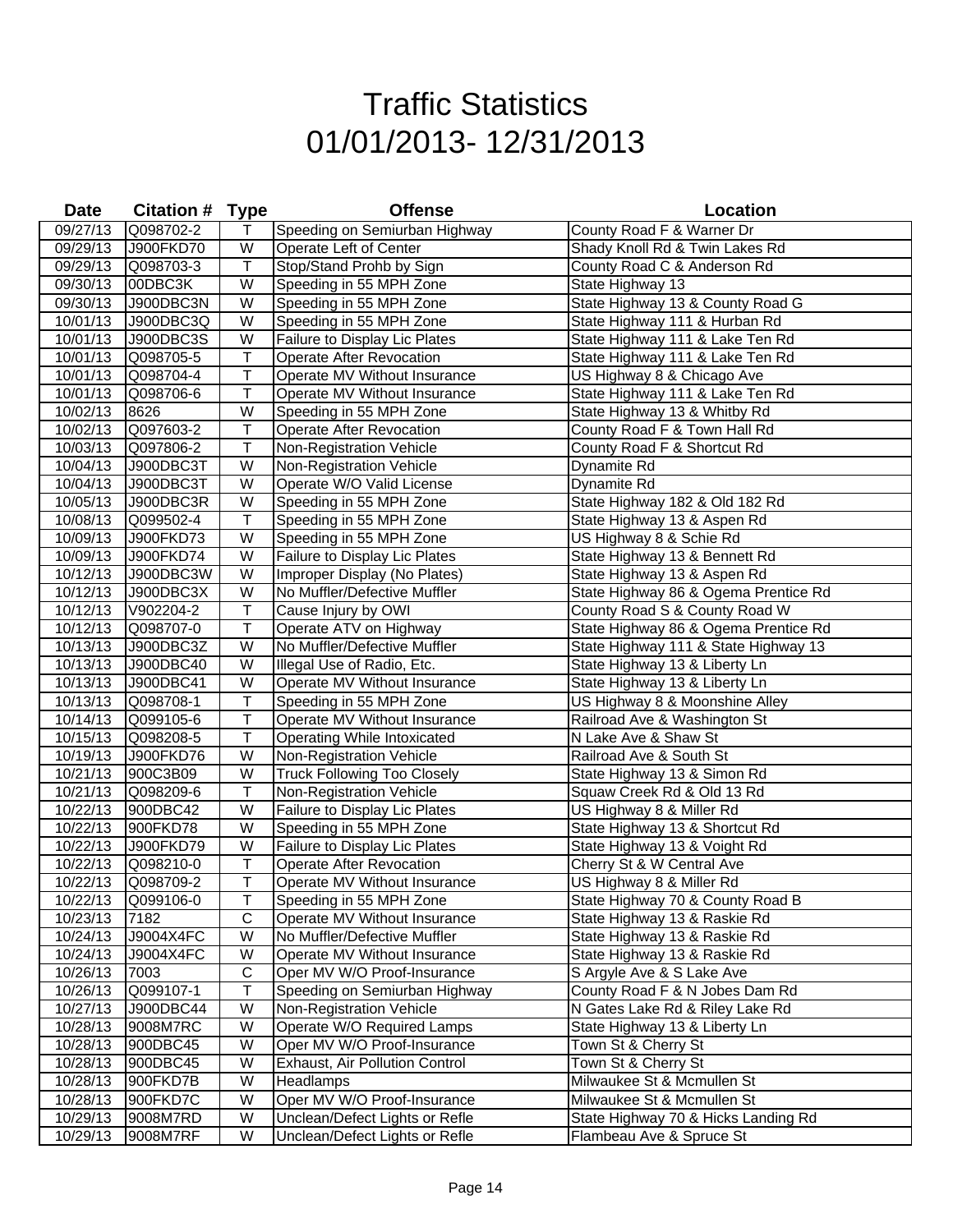| <b>Date</b> | Citation # Type  |                         | <b>Offense</b>                        | <b>Location</b>                        |
|-------------|------------------|-------------------------|---------------------------------------|----------------------------------------|
| 10/29/13    | 900DBC46         | W                       | Non-Registration Vehicle              | State Highway 13 & White Rock Rd       |
| 10/29/13    | 900DBC47         | W                       | Speeding in 55 MPH Zone               | State Highway 70 & Price Lakes Rd      |
| 10/29/13    | 900FKD7D         | W                       | Fail/Stop at Stop Sign                | Railroad Ave & Cherry St               |
| 10/29/13    | 900FKD7F         | W                       | Headlamps                             | Railroad Ave & Cherry St               |
| 10/29/13    | 900FKD7G         | W                       | Headlamps                             | State Highway 13 & Old 8 Rd W          |
| 10/29/13    | Q098710-3        | т                       | Operate After Revocation              | County Road H & Depot Rd               |
| 10/29/13    | V902205-3        | Τ                       | <b>Operating With Prohibited BAC</b>  | County Road G & Bjorklund Rd           |
| 10/29/13    | Q098501-4        | $\mathsf T$             | Oper MV W/O Proof-Insurance           | Holy Cross Rd & Old 13 Rd              |
| 10/29/13    | Q098711-4        | $\mathsf T$             | Operate MV Without Insurance          | County Road H & Depot Rd               |
| 10/29/13    | Q099108-2        | $\overline{\mathsf{T}}$ | Oper MV W/O Proof-Insurance           | State Highway 13 & Old 8 Rd W          |
| 10/29/13    | 00FKD70          | $\overline{W}$          | Operate Left of Center                | Shady Knoll Rd                         |
| 10/30/13    | HJ900FKD         | $\overline{\mathsf{W}}$ | Speeding in 55 MPH Zone               | State Highway 13 & Pine Ln             |
| 11/01/13    | 9008M7RG         | $\overline{W}$          | <b>Obstructed Drivers Vision/Sign</b> | N 5th St & N 4th Ave                   |
| 11/01/13    | Q100501-2        | $\overline{\mathsf{T}}$ | Speeding in 55 MPH Zone               | State Highway 70 & Riley Lake Rd       |
| 11/02/13    | 900DBC49         | $\overline{W}$          | <b>Failure to Display Lic Plates</b>  | Division St & Tower Rd                 |
| 11/02/13    | 900DBC49         | $\overline{\mathsf{W}}$ | Operate W/O Valid License             | Division St & Tower Rd                 |
| 11/02/13    | 900DBC49         | $\overline{\mathsf{W}}$ | Oper MV W/O Proof-Insurance           | Division St & Tower Rd                 |
| 11/02/13    | 900FKD7J         | W                       | Non-Registration Vehicle              | S 2nd St & S 6th Ave                   |
| 11/02/13    | Q098712-5        | т                       | <b>Non-Registration Vehicle</b>       | Division St & Tower Rd                 |
| 11/02/13    | Q099109-3        | Τ                       | <b>Operating While Intoxicated</b>    | S 2nd St & S 6th Ave                   |
| 11/02/13    | Q099110-4        | Τ                       | Operate MV Without Insurance          | S 2nd St & S 6th Ave                   |
| 11/02/13    | Q099111-5        | Τ                       | <b>Operating With Prohibited BAC</b>  | S 2nd St & S 6th Ave                   |
| 11/02/13    | Q099503-5        | T                       | Operating While Intoxicated           | State Highway 86 & Johnson Rd          |
| 11/02/13    | Q099504-6        | $\overline{\mathsf{T}}$ | Possess Open Intoxicants in MV        | State Highway 86 & Johnson Rd          |
| 11/02/13    | Q099505-0        | $\overline{\mathsf{T}}$ | <b>Operating With Prohibited BAC</b>  | State Highway 86 & Johnson Rd          |
| 11/03/13    | 900RFP3K         | W                       | Non-Registration Vehicle              | Smith Lake Boat Landing                |
| 11/04/13    | Q098213-3        | Т                       | Exceed Zoned & Posted Limits          | N Lake Ave & Trinity Dr                |
| 11/05/13    | Q098212-2        | $\overline{\mathsf{T}}$ | Operate MV Without Insurance          | Omaha Rd                               |
| 11/06/13    | J9008M7RH        | W                       | Speeding in 55 MPH Zone               | State Highway 13 & Princeton Valley Ln |
| 11/07/13    | J9009V8VS        | $\overline{C}$          | Non-Registration Vehicle              | State Highway 13 & Bennett Rd          |
| 11/07/13    | J9009V8VS        | $\overline{C}$          | Oper MV W/O Proof-Insurance           | State Highway 13 & Bennett Rd          |
| 11/07/13    | J9009V8VS        | $\overline{C}$          | Operate W/O Required Lamps            | State Highway 13 & Bennett Rd          |
| 11/07/13    | J9009V8VT        | $\overline{C}$          | No Tail Lamps at Night                | State Highway 111 & Hauner Rd          |
| 11/07/13    | <b>J9008M7RK</b> | W                       | Speeding in 55 MPH Zone               | US Highway 8 & Pennington Rd           |
| 11/07/13    | Q100503-4        | Τ                       | Operate W/O Valid License             | State Highway 13 & Bennett Rd          |
| 11/09/13    | J900DBC4C        | $\overline{C}$          | <b>Excessive Tint Side Window</b>     | Beebe St & Center Ave                  |
| 11/09/13    | J900DBC4C        | $\overline{C}$          | No Muffler/Defective Muffler          | Beebe St & Center Ave                  |
| 11/09/13    | J900FKD7L        | w                       | Speeding in 55 MPH Zone               | US Highway 8 & East Rd                 |
| 11/09/13    | Q097808-4        | $\overline{\mathsf{T}}$ | Operate After Revocation              | County Road W & Cemetery Rd            |
| 11/09/13    | Q098713-6        | т                       | Permit Unauth Person Opr MV           | County Road W & Cemetery Rd            |
| 11/09/13    | Q099302-0        | T                       | Non-Registration Vehicle              | N 4th Ave & N 5th St                   |
| 11/09/13    | Q099701-0        | Τ                       | Operate MV Without Insurance          | County Road W & Cemetery Rd            |
| 11/13/13    | J900FKD7M        | W                       | Speeding in 55 MPH Zone               | State Highway 70 & Smith Rapids Rd     |
| 11/13/13    | Q098214-4        | Τ                       | Inattentive Driving                   | State Highway 13 & Hilly Haven Ln      |
| 11/13/13    | Q098215-5        | Т                       | Fail Notify Police of Accident        | State Highway 70 & Lueder Rd           |
| 11/13/13    | Q098216-6        | $\overline{\mathsf{T}}$ | Operate MV Without Insurance          | State Highway 70 & Lueder Rd           |
| 11/13/13    | Q098217-0        | $\overline{\mathsf{T}}$ | Oper MV W/O Proof-Insurance           | State Highway 70 & Lueder Rd           |
| 11/14/13    | Q098718-4        | $\mathsf T$             | <b>Operating After Suspension</b>     | State Highway 13 & Johnson Ave         |
| 11/15/13    | J900DBC4G        | $\mathsf C$             | Failure to Display Lic Plates         | State Highway 13 & Wickdale Rd         |
| 11/15/13    | J900DBC4F        | W                       | FYR to Stop for Emergency Veh         | Dama Rd & Storms Rd                    |
| 11/15/13    | Q098218-1        | Τ                       | Cause Injury/Opr W/PAC                | County Road S & Skinner Creek Rd       |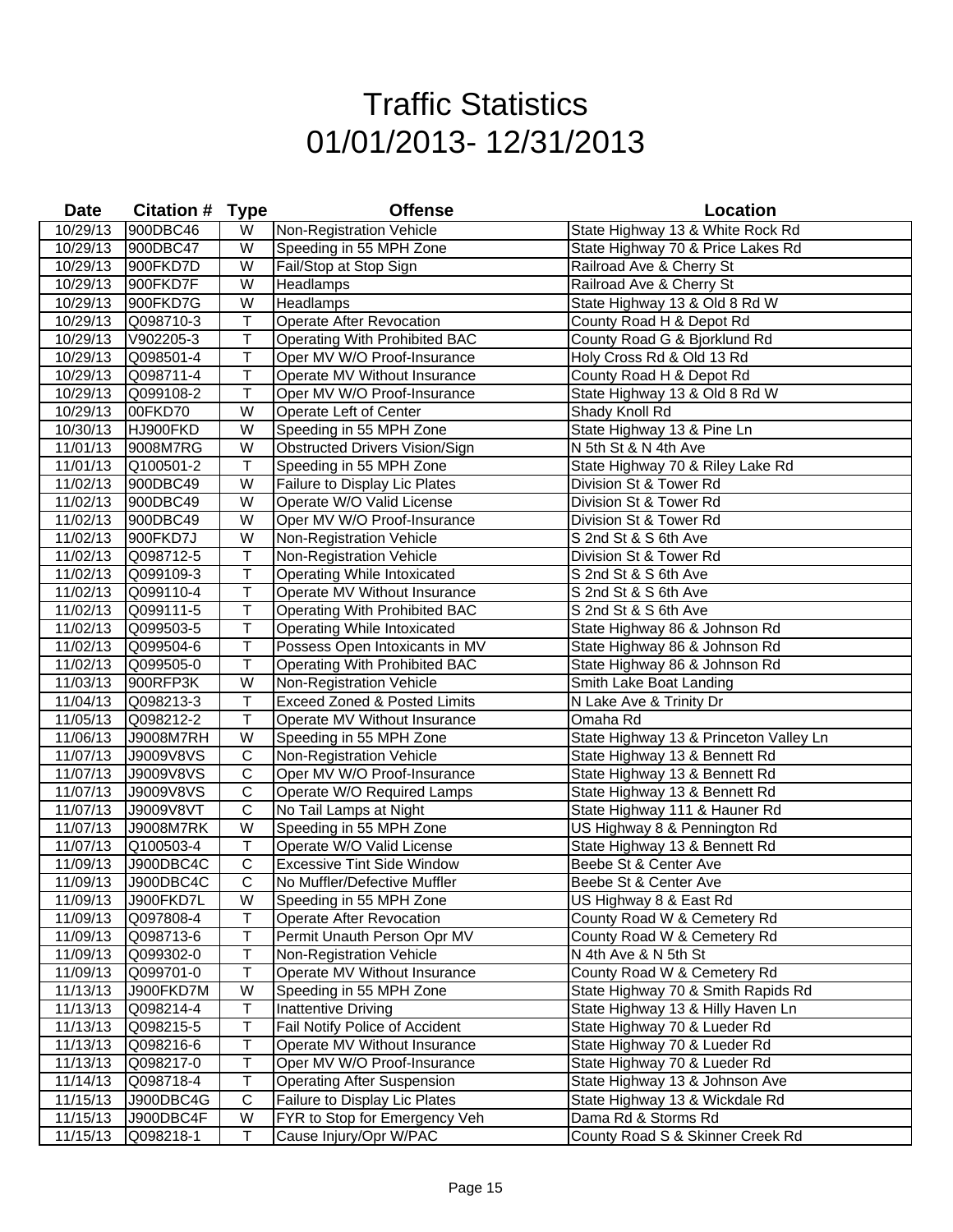| <b>Date</b> | <b>Citation # Type</b> |                         | <b>Offense</b>                     | Location                             |
|-------------|------------------------|-------------------------|------------------------------------|--------------------------------------|
| 11/15/13    | Q098714-0              | т                       | Speeding in Outlying District      | Dama Rd & Storms Rd                  |
| 11/15/13    | Q098715-1              | Τ                       | Ride in Veh W/O Wearing Belts      | State Highway 13 & State Highway 111 |
| 11/15/13    | Q098716-2              | $\mathsf T$             | Ride in Veh W/O Wearing Belts      | State Highway 111 & State Highway 13 |
| 11/15/13    | Q098717-3              | $\top$                  | Operator Fail/Have Pass/Belts      | State Highway 111 & State Highway 13 |
| 11/16/13    | J900DBC4H              | W                       | Speeding in 55 MPH Zone            | State Highway 13 & Aspen Rd          |
| 11/16/13    | Q098719-5              | $\mathsf T$             | Speeding in 55 MPH Zone            | State Highway 13 & Spring Inn Rd     |
| 11/18/13    | Q099112-6              | T                       | Speeding in 55 MPH Zone            | US Highway 8 & Pennington Rd         |
| 11/18/13    | Q099506-1              | Т                       | Fail to Stop for School Bus        | State Highway 13 & Maple Grove Rd    |
| 11/19/13    | V902206-4              | Τ                       | Operating While Intoxicated        | N 1st Ave & N 2nd St                 |
| 11/22/13    | Q098220-3              | T                       | Operate After Revocation           | N Avon Ave & Balsam St               |
| 11/22/13    | Q098221-4              | Ŧ                       | Tampering W/Ignition Interlock     | N Avon Ave & Balsam St               |
| 11/22/13    | Q097809-5              | Ŧ                       | Operate MV Without Insurance       | US Highway 8 & Little Creek Rd       |
| 11/22/13    | Q097810-6              | Ŧ                       | Imprudent Speed                    | US Highway 8 & Little Creek Rd       |
| 11/22/13    | Q098219-2              | Ŧ                       | Veh Opr Fail/Wear Seatbelt         | US Highway 8 & Little Creek Rd       |
| 11/24/13    | J900DBC4J              | $\overline{C}$          | <b>Excessive Tint Side Window</b>  | State Highway 13 & Grunerwald Rd     |
| 11/24/13    | J900DBC4J              | $\overline{\text{c}}$   | Operate MV Without Insurance       | State Highway 13 & Grunerwald Rd     |
| 11/25/13    | Q098222-5              | Τ                       | Veh Opr Fail/Wear Seatbelt         | Crane Chase Rd & Maple Rd            |
| 11/25/13    | Q098223-6              | Τ                       | Driving Too Fast For Conditions    | State Highway 70 & Sheep Ranch Rd    |
| 11/25/13    | Q099507-2              | Τ                       | Fail/Stop at Stop Sign             | County Road A & State Highway 13     |
| 11/26/13    | J900DBC4K              | C                       | Failure to Display Lic Plates      | Flambeau Ave & Balsam St             |
| 11/26/13    | J900DBC4K              | $\mathsf C$             | Oper MV W/O Proof-Insurance        | Flambeau Ave & Balsam St             |
| 11/26/13    | J900DBC4L              | C                       | Failure to Display Lic Plates      | Flambeau Ave & Spruce St             |
| 11/26/13    | J900DBC4L              | $\mathsf C$             | Oper MV W/O Proof-Insurance        | Flambeau Ave & Spruce St             |
| 11/26/13    | Q098720-6              | T                       | Non-Registration Vehicle           | Flambeau Ave & Walnut St             |
| 11/26/13    | Q098721-0              | Т                       | Oper MV W/O Proof-Insurance        | Flambeau Ave & Walnut St             |
| 11/26/13    | Q098722-1              | T                       | Non-Registration Vehicle           | Flambeau Ave & Pine St               |
| 11/26/13    | Q098723-2              | $\overline{\mathsf{T}}$ | Operate After Revocation           | Flambeau Ave & Pine St               |
| 11/29/13    | J900DBC4M              | $\mathbf C$             | Non-Registration Vehicle           | State Highway 13 & Peters Rd         |
| 11/29/13    | J900DBC4M              | $\overline{C}$          | Oper MV W/O Proof-Insurance        | State Highway 13 & Peters Rd         |
| 11/29/13    | J900DBC4N              | $\overline{C}$          | Non-Registration Vehicle           | Shortcut Rd & Hill Rd                |
| 11/29/13    | J900SNQ6P              | $\overline{C}$          | Operate MV Without Insurance       | County Road O & Wears Rd             |
| 11/29/13    | Q098724-3              | $\overline{\mathsf{T}}$ | Fail/Stop at Stop Sign             | Linden Ave & Spruce St               |
| 11/29/13    | Q099702-1              | $\mathsf T$             | Operating While Intoxicated        | County Road O & Wears Rd             |
| 11/29/13    | Q099703-2              | Τ                       | Operating With Prohibited BAC      | County Road O & Wears Rd             |
| 11/29/13    | Q099704-3              | Τ                       | Driving Too Fast For Conditions    | County Road O & Wears Rd             |
| 11/30/13    | Q098725-4              | Τ                       | Speeding in 55 MPH Zone            | US Highway 8 & Beaumont Rd           |
| 11/30/13    | Q098726-5              | Т                       | Speeding in 55 MPH Zone            | US Highway 8 & Aspen Rd              |
| 11/30/13    | IQ098727-6             |                         | Oper MV W/O Proof-Insurance        | US Highway 8 & Aspen Rd              |
| 11/30/13    | Q098728-0              | T                       | Non-Registration Vehicle           | US Highway 8 & Aspen Rd              |
| 11/30/13    | Q098729-1              | $\overline{\mathsf{T}}$ | Display Unauth Reg Plate           | US Highway 8 & Aspen Rd              |
| 12/01/13    | J900DBC4P              | $\overline{\mathsf{W}}$ | Speeding in 55 MPH Zone            | State Highway 13 & Bennett Rd        |
| 12/01/13    | Q098730-2              | т                       | Speeding in 55 MPH Zone            | State Highway 13 & Bennett Rd        |
| 12/01/13    | Q098731-3              | Τ                       | Speeding in 55 MPH Zone            | State Highway 13 & Bennett Rd        |
| 12/02/13    | V901897-3              | T                       | Operate MV Without Insurance       | Hilly Haven Ln & State Highway 13    |
| 12/04/13    | Q099303-1              | Τ                       | Veh Opr Fail/Wear Seatbelt         | State Highway 111 & Lake Ten Rd      |
| 12/05/13    | Q100301-5              | Т                       | <b>Operating While Intoxicated</b> | Deer Creek Rd & Shortcut Rd          |
| 12/05/13    | Q100302-6              | T                       | Operating With Prohibited BAC      | Deer Creek Rd & Shortcut Rd          |
| 12/06/13    | Q097813-2              | Τ                       | Vent, Side and Rear Windows        | Beebe St & Center Ave                |
| 12/06/13    | Q097814-3              | Τ                       | Failure to Display Lic Plates      | US Highway 8 & Miller Rd             |
| 12/06/13    | Q097815-4              | т                       | Operate MV Without Insurance       | State Highway 13 & Liberty Ln        |
| 12/07/13    | Q098732-4              | т                       | MV Windows Not Reasonably Clear    | State Highway 70 & Dynamite Rd       |